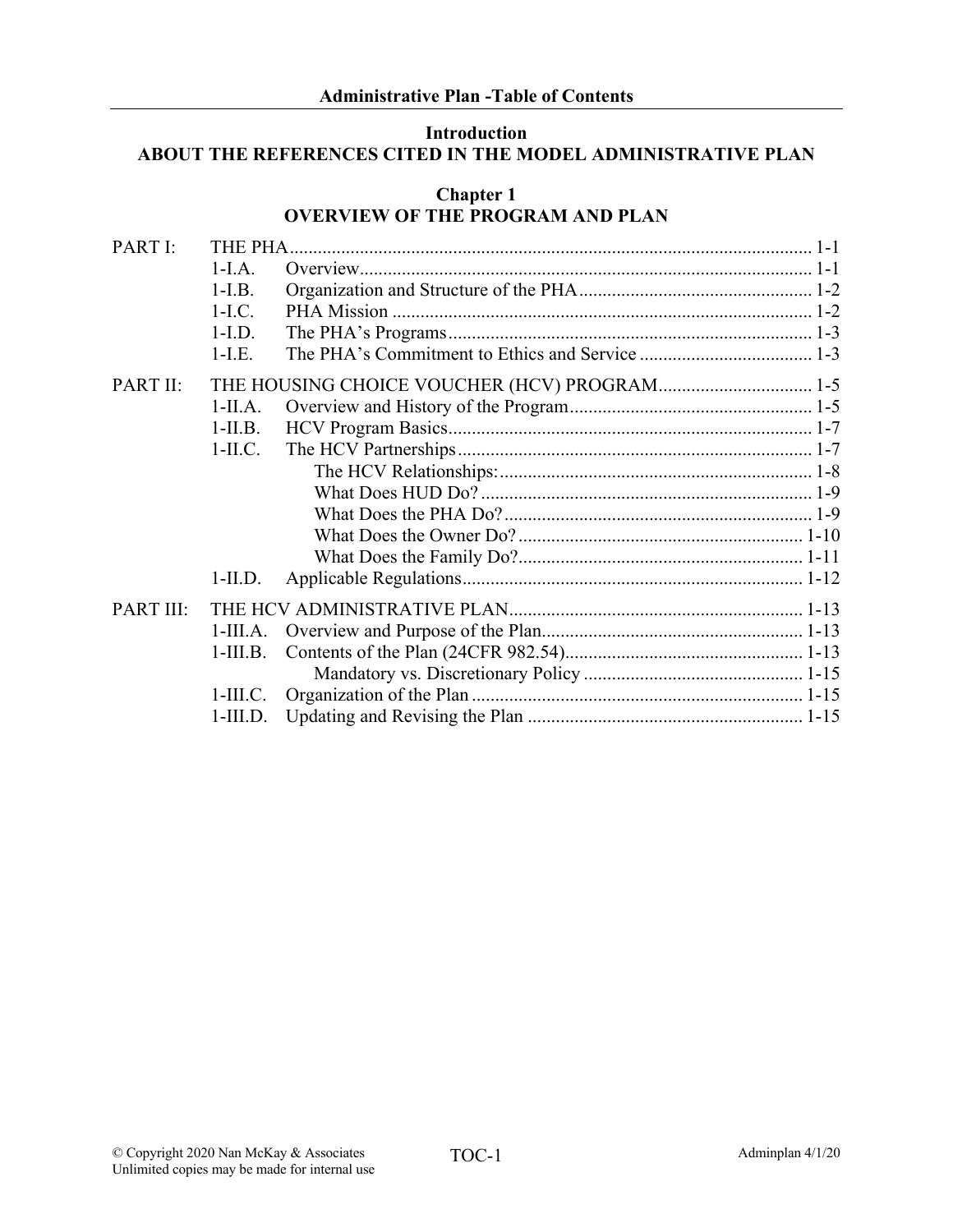## **Chapter 2 FAIR HOUSING AND EQUAL OPPORTUNITY**

| PART I:         |            |                                                              |  |
|-----------------|------------|--------------------------------------------------------------|--|
|                 | $2-I.A.$   |                                                              |  |
|                 | $2-I.B.$   |                                                              |  |
|                 |            |                                                              |  |
|                 |            |                                                              |  |
| <b>PART II:</b> |            |                                                              |  |
|                 | $2-IIA.$   |                                                              |  |
|                 | $2-II.B.$  |                                                              |  |
|                 |            |                                                              |  |
|                 | $2-II.C.$  |                                                              |  |
|                 | $2-II.D.$  |                                                              |  |
|                 | $2-II.E.$  | Approval/Denial of a Requested Accommodation                 |  |
|                 |            | [Joint Statement of the Departments of HUD and Justice:      |  |
|                 |            | Reasonable Accommodations under the Fair Housing Act,        |  |
|                 |            |                                                              |  |
|                 | $2-II.F.$  | Program Accessibility for Persons with Hearing               |  |
|                 |            |                                                              |  |
|                 | $2-II.G.$  |                                                              |  |
|                 | $2-II.H.$  |                                                              |  |
| PART III:       |            | <b>IMPROVING ACCESS TO SERVICES FOR PERSONS WITH LIMITED</b> |  |
|                 |            |                                                              |  |
|                 | $2-III.A.$ |                                                              |  |
|                 | $2-III.B.$ |                                                              |  |
|                 | $2-III.C.$ |                                                              |  |
|                 | $2-III.D.$ |                                                              |  |
|                 |            | Exhibit 2-1: Definition of a Person with a Disability Under  |  |
|                 |            |                                                              |  |
|                 |            |                                                              |  |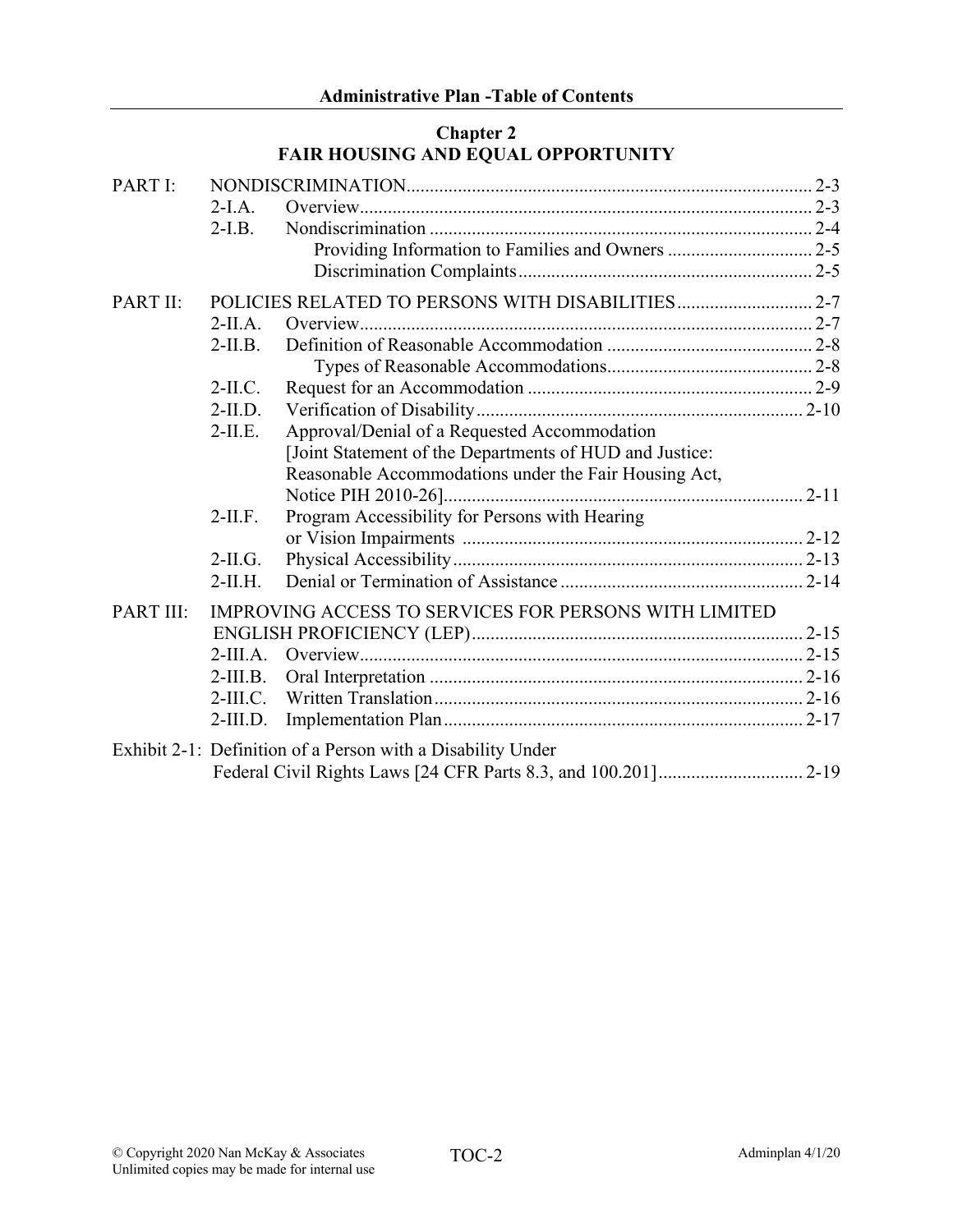## **Chapter 3 ELIGIBILITY**

| PART I: |           | DEFINITIONS OF FAMILY AND HOUSEHOLD MEMBERS 3-3              |  |
|---------|-----------|--------------------------------------------------------------|--|
|         | $3-I.A.$  |                                                              |  |
|         | $3-I.B.$  | Family and Household [24 CFR 982.201(c); FR Notice 02/03/12; |  |
|         |           |                                                              |  |
|         |           |                                                              |  |
|         |           |                                                              |  |
|         | $3-I.C.$  | Family Breakup and Remaining Member of Tenant Family 3-4     |  |
|         |           | Family Breakup [24 CFR 982.315; Notice PIH 2017-08] 3-4      |  |
|         |           | Remaining Member of a Tenant Family [24 CFR 5.403]  3-5      |  |
|         | $3-I.D.$  |                                                              |  |
|         | $3-I.E.$  |                                                              |  |
|         | $3-I.F.$  |                                                              |  |
|         |           |                                                              |  |
|         | $3-I.G.$  |                                                              |  |
|         | $3-I.H.$  | Elderly and Near-Elderly Persons, and Elderly Family         |  |
|         |           |                                                              |  |
|         |           |                                                              |  |
|         |           |                                                              |  |
|         |           |                                                              |  |
|         | $3-I.I.$  | Persons with Disabilities and Disabled Family [24 CFR 5.403, |  |
|         |           |                                                              |  |
|         |           |                                                              |  |
|         |           |                                                              |  |
|         | $3-I.J.$  |                                                              |  |
|         | 3.I.K.    |                                                              |  |
|         | $3$ -I.L. |                                                              |  |
|         |           | Definitions of Temporarily and Permanently Absent 3-8        |  |
|         |           |                                                              |  |
|         |           | Absences Due to Placement in Foster Care [24 CFR 5.403] 3-9  |  |
|         |           |                                                              |  |
|         |           | Family Members Permanently Confined for Medical Reasons      |  |
|         |           |                                                              |  |
|         |           | Return of Permanently Absent Family Members 3-9              |  |
|         | $3-I.M.$  |                                                              |  |
|         |           |                                                              |  |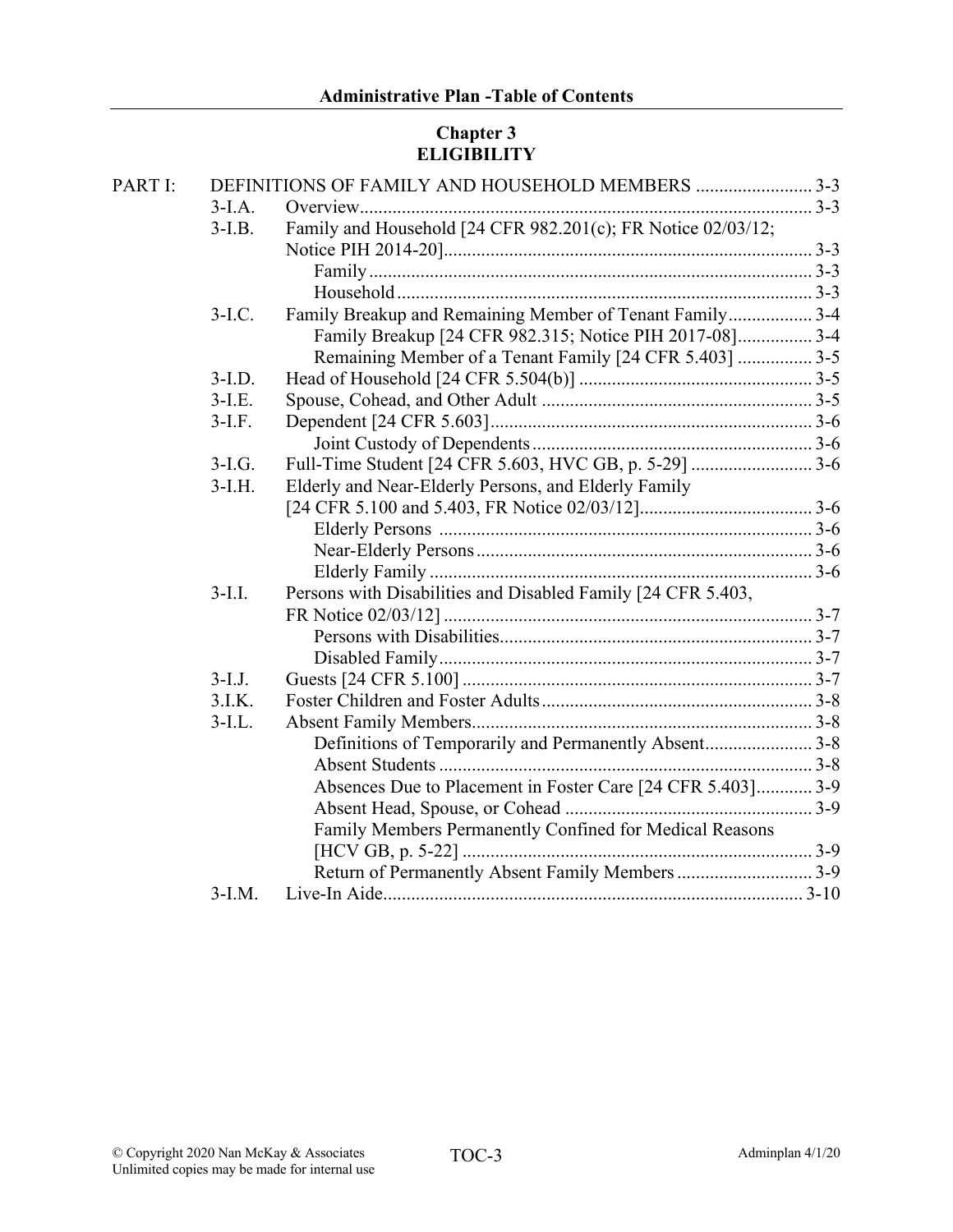| PART II:  |             |                                                                        |  |
|-----------|-------------|------------------------------------------------------------------------|--|
|           | $3-IIA.$    |                                                                        |  |
|           |             |                                                                        |  |
|           |             | Definitions of the Income Limits [24 CFR 5.603(b)]3-11                 |  |
|           |             | Using Income Limits for Eligibility [24 CFR 982.201]  3-11             |  |
|           |             | Using Income Limits for Targeting [24 CFR 982.201] 3-12                |  |
|           | $3$ -II.B.  | Citizenship or Eligible Immigration Status [24 CFR 5, Subpart E]  3-13 |  |
|           |             |                                                                        |  |
|           |             |                                                                        |  |
|           |             |                                                                        |  |
|           |             | Timeframe for Determination of Citizenship Status                      |  |
|           |             |                                                                        |  |
|           | $3-II.C.$   | Social Security Numbers [24 CFR 5.216 and 5.218,                       |  |
|           |             |                                                                        |  |
|           | $3$ -II.D.  | Family Consent to Release of Information [24 CFR 5.230;                |  |
|           |             |                                                                        |  |
|           | $3$ -II.E.  | Students Enrolled In Institutions of Higher Education                  |  |
|           |             | [24 CFR 5.612, FR Notice 4/10/06, FR Notice 9/21/16]3-17               |  |
|           |             |                                                                        |  |
|           |             |                                                                        |  |
| PART III: |             |                                                                        |  |
|           | $3-III.A.$  |                                                                        |  |
|           |             | Forms of Denial [24 CFR 982.552(a)(2); HCV GB, p. 5-35]  3-24          |  |
|           |             | Prohibited Reasons for Denial of Program Assistance                    |  |
|           |             |                                                                        |  |
|           | $3$ -III.B. | Mandatory Denial of Assistance [24 CFR 982.553(a)]  3-25               |  |
|           | $3$ -III.C. |                                                                        |  |
|           |             |                                                                        |  |
|           |             | Previous Behavior in Assisted Housing [24 CFR 982.552(c)] 3-27         |  |
|           | $3$ -III.D. |                                                                        |  |
|           |             |                                                                        |  |
|           |             | Screening for Suitability as a Tenant [24 CFR 982.307] 3-29            |  |
|           | $3$ -III.E. |                                                                        |  |
|           |             |                                                                        |  |
|           |             | Consideration of Circumstances [24 CFR 982.552(c)(2)] 3-30             |  |
|           |             | Removal of a Family Member's Name from the Application  3-32           |  |
|           |             | Reasonable Accommodation [24 CFR 982.552(c)(2)(iv)]  3-32              |  |
|           | $3$ -III.F. |                                                                        |  |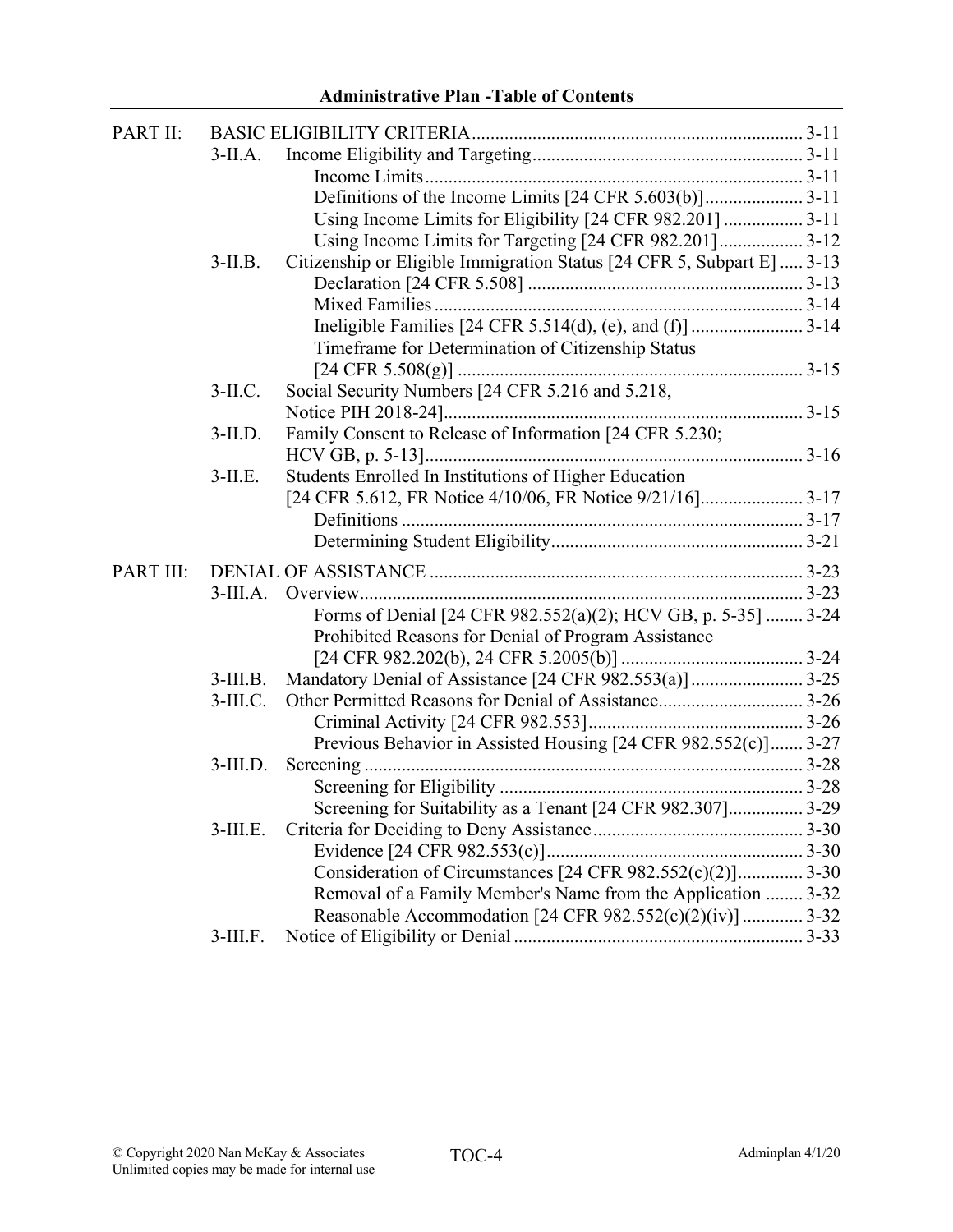| 3-III.G. Prohibition Against Denial of Assistance to Victims of Domestic                                                                                                                                              |
|-----------------------------------------------------------------------------------------------------------------------------------------------------------------------------------------------------------------------|
| Violence, Dating Violence, Sexual Assault, and Stalking3-34                                                                                                                                                           |
|                                                                                                                                                                                                                       |
|                                                                                                                                                                                                                       |
|                                                                                                                                                                                                                       |
|                                                                                                                                                                                                                       |
|                                                                                                                                                                                                                       |
| Exhibit 3-2: Definition of Institution of Higher Education [20 U.S.C 1001 and 1002]  3-41<br>Eligibility of Students for Assisted Housing Under Section 8<br>of the U.S. Housing Act of 1937; Supplementary Guidance; |
|                                                                                                                                                                                                                       |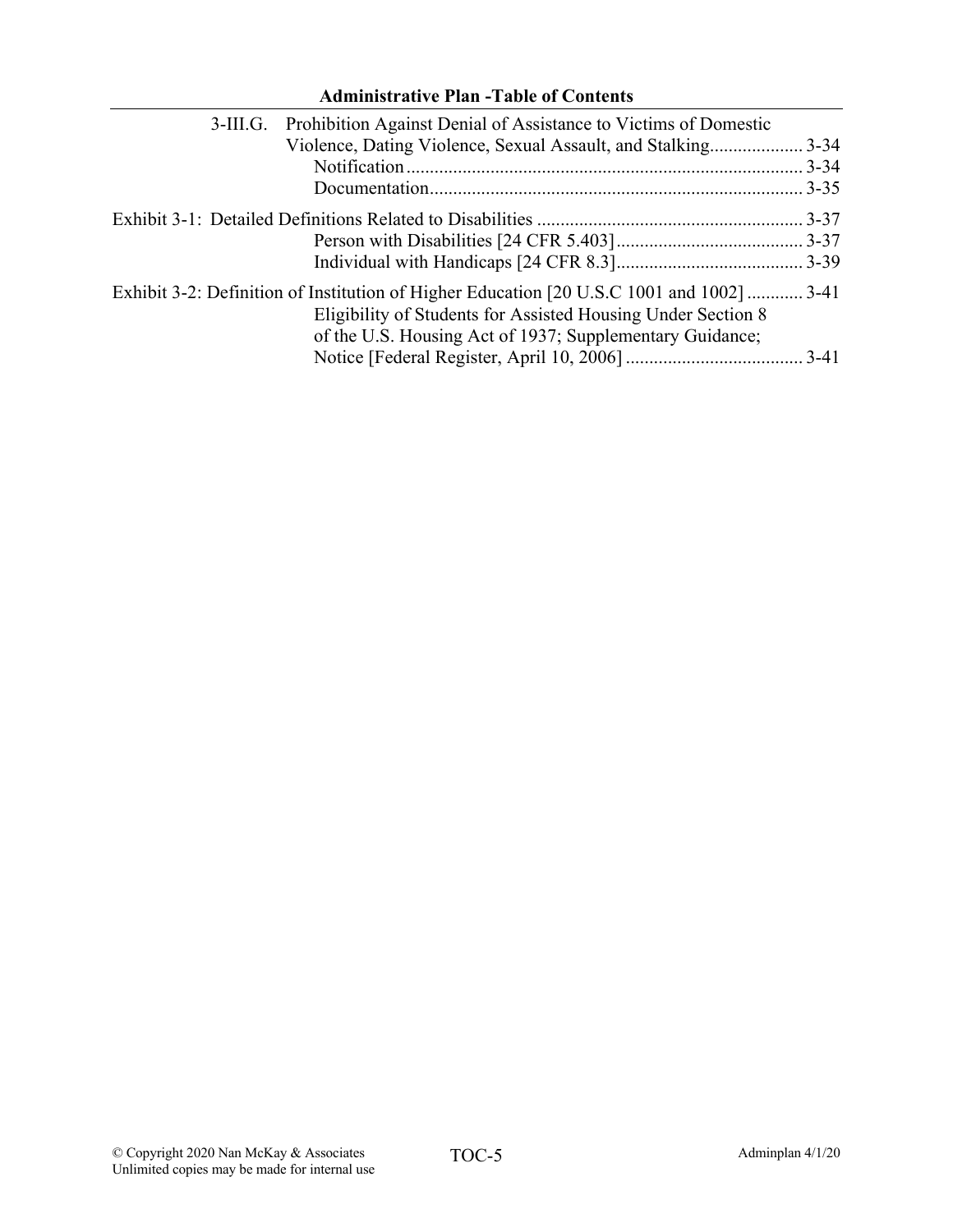#### **Chapter 4 APPLICATIONS, WAITING LIST AND TENANT SELECTION**

| PART I:   | $4-I.A.$    |                                                                |  |
|-----------|-------------|----------------------------------------------------------------|--|
|           | $4-I.B.$    | Applying for Assistance                                        |  |
|           |             |                                                                |  |
|           | $4-I.C.$    | Elderly and Disabled Populations [24 CFR 8 and HCV GB,         |  |
|           |             |                                                                |  |
|           |             |                                                                |  |
|           | $4-I.D.$    |                                                                |  |
|           |             |                                                                |  |
|           |             |                                                                |  |
| PART II:  |             |                                                                |  |
|           | $4-IIA.$    |                                                                |  |
|           | $4-II.B.$   | Organization of the Waiting List [24 CFR 982.204 and 205]  4-7 |  |
|           | $4-II.C.$   | Opening and Closing the Waiting List [24 CFR 982.206]  4-8     |  |
|           |             |                                                                |  |
|           |             |                                                                |  |
|           | $4$ -II.D.  |                                                                |  |
|           | $4-II.E.$   |                                                                |  |
|           | $4$ -II.F.  |                                                                |  |
|           |             |                                                                |  |
|           |             |                                                                |  |
| PART III: |             |                                                                |  |
|           | $4-III.A.$  |                                                                |  |
|           | $4$ -III.B. |                                                                |  |
|           |             |                                                                |  |
|           |             |                                                                |  |
|           |             |                                                                |  |
|           | $4-III.C.$  |                                                                |  |
|           |             | Local Preferences [24 CFR 982.207; HCV p. 4-16]  4-14          |  |
|           |             | Income Targeting Requirement [24 CFR 982.201(b)(2)] 4-15       |  |
|           |             |                                                                |  |
|           | $4$ -III.D. |                                                                |  |
|           | $4$ -III.E. |                                                                |  |
|           | $4$ -III.F. |                                                                |  |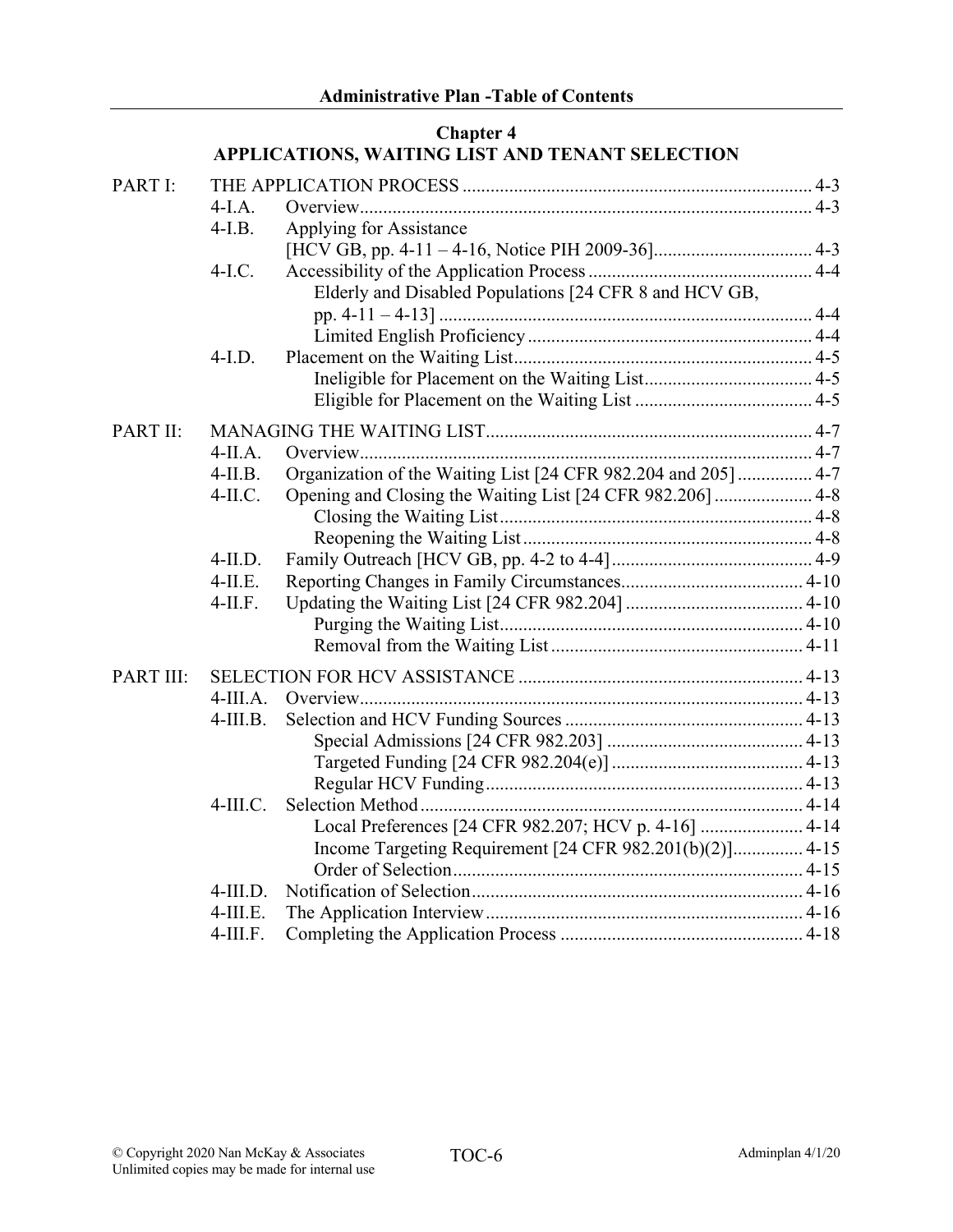### **Chapter 5 BRIEFINGS AND VOUCHER ISSUANCE**

| PART I:  |            |                                                               |  |
|----------|------------|---------------------------------------------------------------|--|
|          | 5-I.A.     |                                                               |  |
|          | $5-I.B.$   |                                                               |  |
|          |            |                                                               |  |
|          |            |                                                               |  |
|          |            |                                                               |  |
|          |            | Additional Items to be Included in the Briefing Packet  5-5   |  |
|          | $5-I.C.$   |                                                               |  |
|          |            | Time Frames for Reporting Changes Required by Family          |  |
|          |            |                                                               |  |
|          |            |                                                               |  |
| PART II: |            |                                                               |  |
|          | $5-IIA.$   |                                                               |  |
|          | $5-II.B.$  | Determining Family Unit (Voucher) Size [24 CFR 982.402]  5-11 |  |
|          | $5-II.C.$  |                                                               |  |
|          | $5-II.D.$  |                                                               |  |
|          | $5$ -II.E. |                                                               |  |
|          |            |                                                               |  |
|          |            |                                                               |  |
|          |            |                                                               |  |
|          |            |                                                               |  |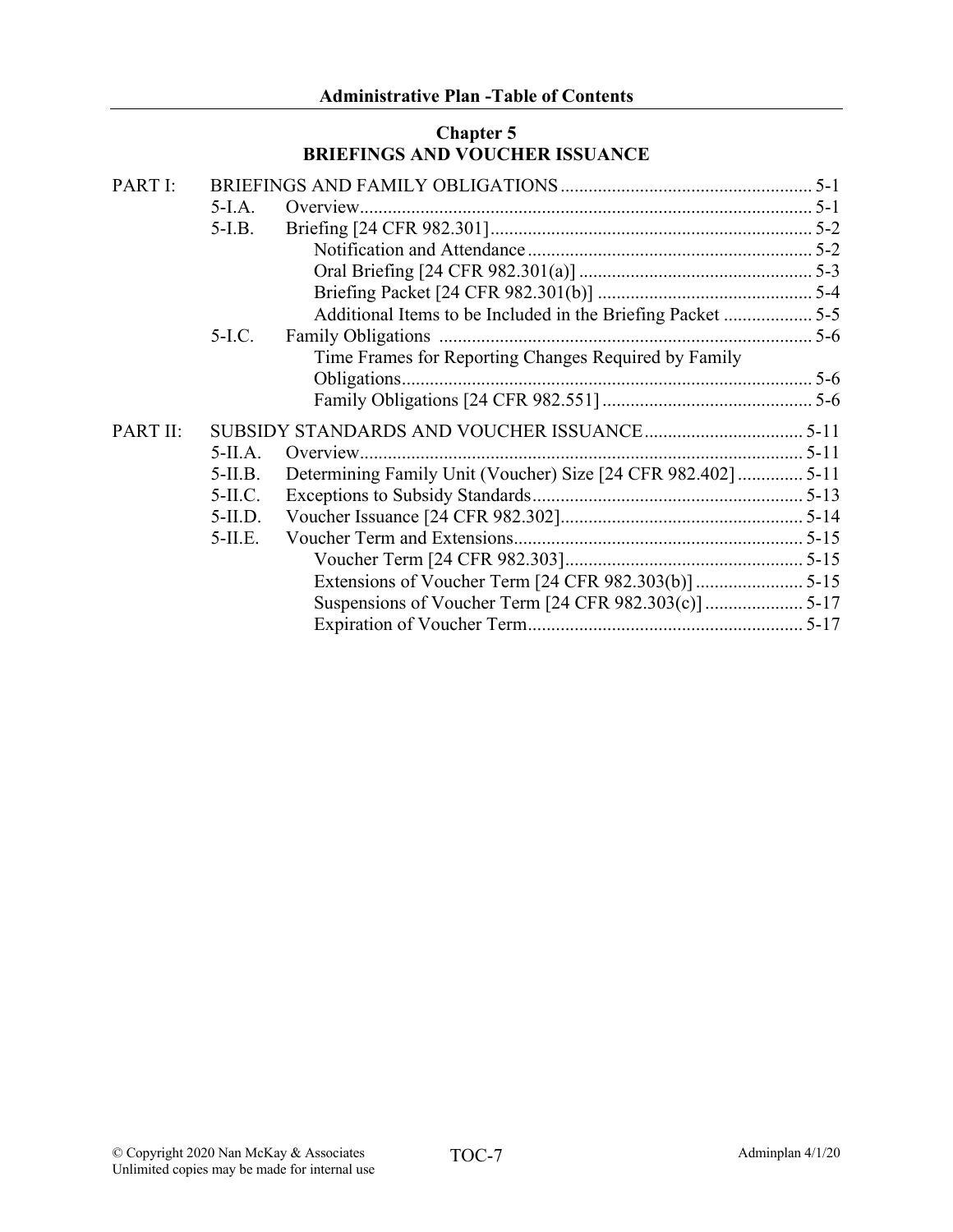# **Chapter 6 INCOME AND SUBSIDY DETERMINATIONS**

[24 CFR Part 5, Subparts E and F; 24 CFR 982]

| PART I: |          |                                                             |  |
|---------|----------|-------------------------------------------------------------|--|
|         | $6-I.A.$ |                                                             |  |
|         | $6-I.B.$ |                                                             |  |
|         |          | Summary of Income Included and Excluded by Person 6-3       |  |
|         |          |                                                             |  |
|         |          | Family Members Permanently Confined for Medical Reasons 6-5 |  |
|         |          |                                                             |  |
|         |          |                                                             |  |
|         | $6-I.C.$ |                                                             |  |
|         |          |                                                             |  |
|         |          |                                                             |  |
|         | $6-I.D.$ |                                                             |  |
|         |          | Types of Earned Income Included in Annual Income  6-9       |  |
|         |          | Types of Earned Income Not Counted in Annual Income  6-9    |  |
|         | $6-I.E.$ | Earned Income Disallowance for Persons with Disabilities    |  |
|         |          | [24 CFR 5.617; Streamlining Final Rule (SFR)                |  |
|         |          |                                                             |  |
|         |          |                                                             |  |
|         |          |                                                             |  |
|         |          |                                                             |  |
|         | $6-I.F.$ |                                                             |  |
|         |          |                                                             |  |
|         |          |                                                             |  |
|         |          |                                                             |  |
|         |          |                                                             |  |
|         |          |                                                             |  |
|         |          |                                                             |  |
|         | $6-I.G.$ |                                                             |  |
|         |          |                                                             |  |
|         |          |                                                             |  |
|         |          |                                                             |  |
|         | $6-I.H.$ |                                                             |  |
|         |          |                                                             |  |
|         |          | Lump-Sum Payments for the Delayed Start of a                |  |
|         |          |                                                             |  |
|         |          | Treatment of Overpayment Deductions from                    |  |
|         |          |                                                             |  |
|         |          | Periodic Payments Excluded from Annual Income 6-26          |  |
|         | $6-I.I.$ |                                                             |  |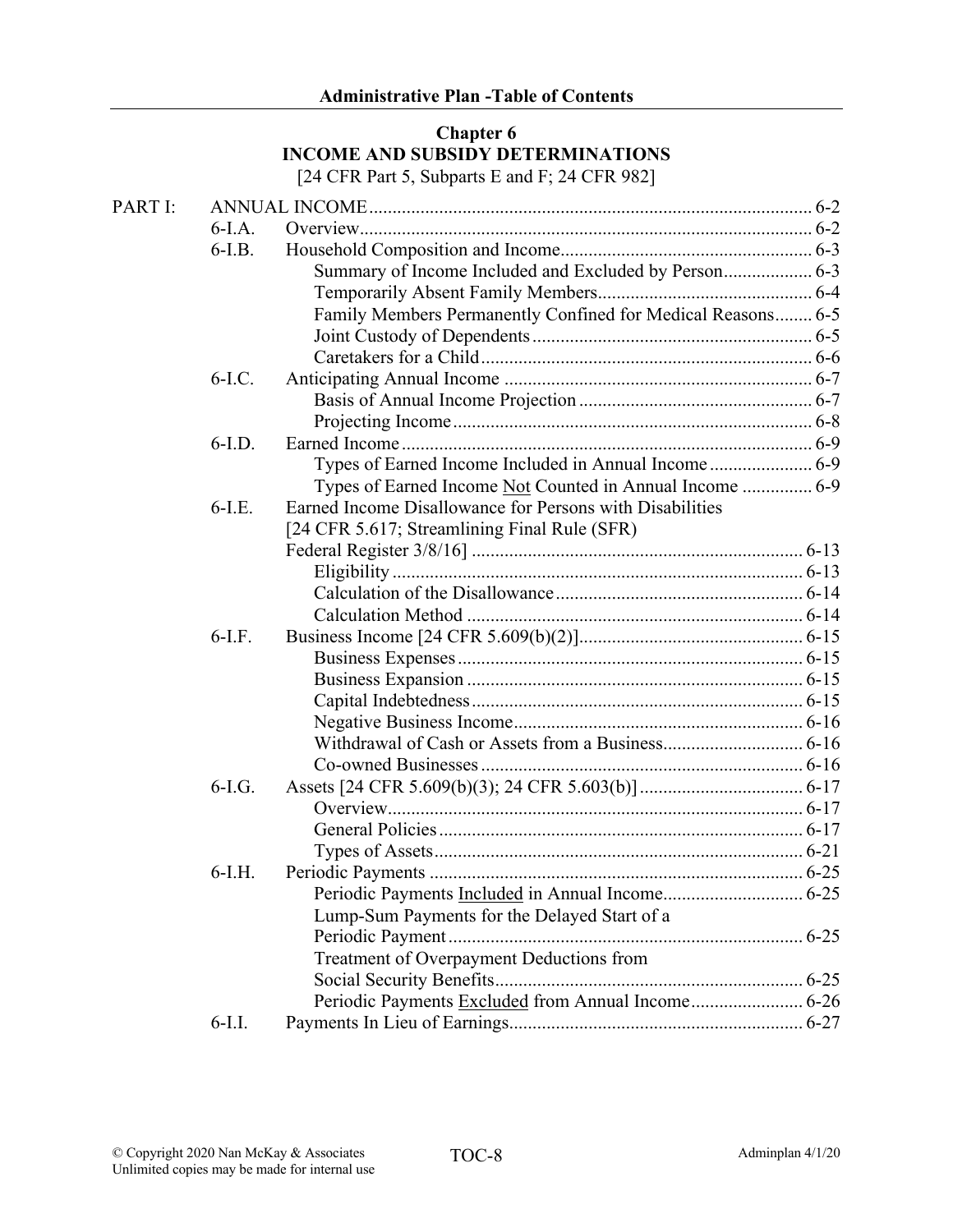### 6-I.J. Welfare Assistance ............................................................................... 6-28 Overview......................................................................................... 6-28 Sanctions Resulting in the Reduction of Welfare Benefits [24 CFR 5.615]............................................................................... 6-28 6-I.K. Periodic and Determinable Allowances [24 CFR 5.609(b)(7)]............ 6-29 Alimony and Child Support............................................................ 6-29 Regular Contributions or Gifts ....................................................... 6-29 6-I.L. Student Financial Assistance [24 CFR 5.609(b)(9); Notice PIH 2015-21]............................................................................. 6-30 Student Financial Assistance Included in Annual Income [24 CFR 5.609(b)(9) ); FR 4/10/06; Notice PIH 2015-21]............. 6-30 Student Financial Assistance Excluded from Annual Income [24 CFR 5.609(c)(6)]...................................................................... 6-31 6-I.M. Additional Exclusions From Annual Income ....................................... 6-32 PART II: ADJUSTED INCOME.......................................................................................... 6-35 6-II.A. Introduction........................................................................................... 6-35 Overview......................................................................................... 6-35 Anticipating Expenses.................................................................... 6-35 6-II.B. Dependent Deduction ........................................................................... 6-36 6-II.C. Elderly or Disabled Family Deduction................................................. 6-36 6-II.D. Medical Expenses Deduction [24 CFR 5.611(a)(3)(i)] ........................ 6-37 Definition of *Medical Expenses*...................................................... 6-37 Summary of Allowable Medical Expenses from IRS Publication 502 ............................................................................... 6-37 Families That Qualify for Both Medical and Disability Assistance Expenses....................................................................... 6-38 6-II.E. Disability Assistance Expenses Deduction [24 CFR 5.603(b) and 24 CFR 5.611(a)(3)(ii)] ........................................................................ 6-39 Earned Income Limit on the Disability Assistance Expense Deduction ......................................................................... 6-39 Eligible Disability Expenses........................................................... 6-40 Necessary and Reasonable Expenses.............................................. 6-41 Families That Qualify for Both Medical and Disability Assistance Expenses....................................................................... 6-41 6-II.F. Child Care Expense Deduction............................................................. 6-42 Clarifying the Meaning of *Child* for This Deduction ..................... 6-42 Qualifying for the Deduction.......................................................... 6-42 Earned Income Limit on Child Care Expense Deduction .............. 6-43 Eligible Child Care Expenses......................................................... 6-44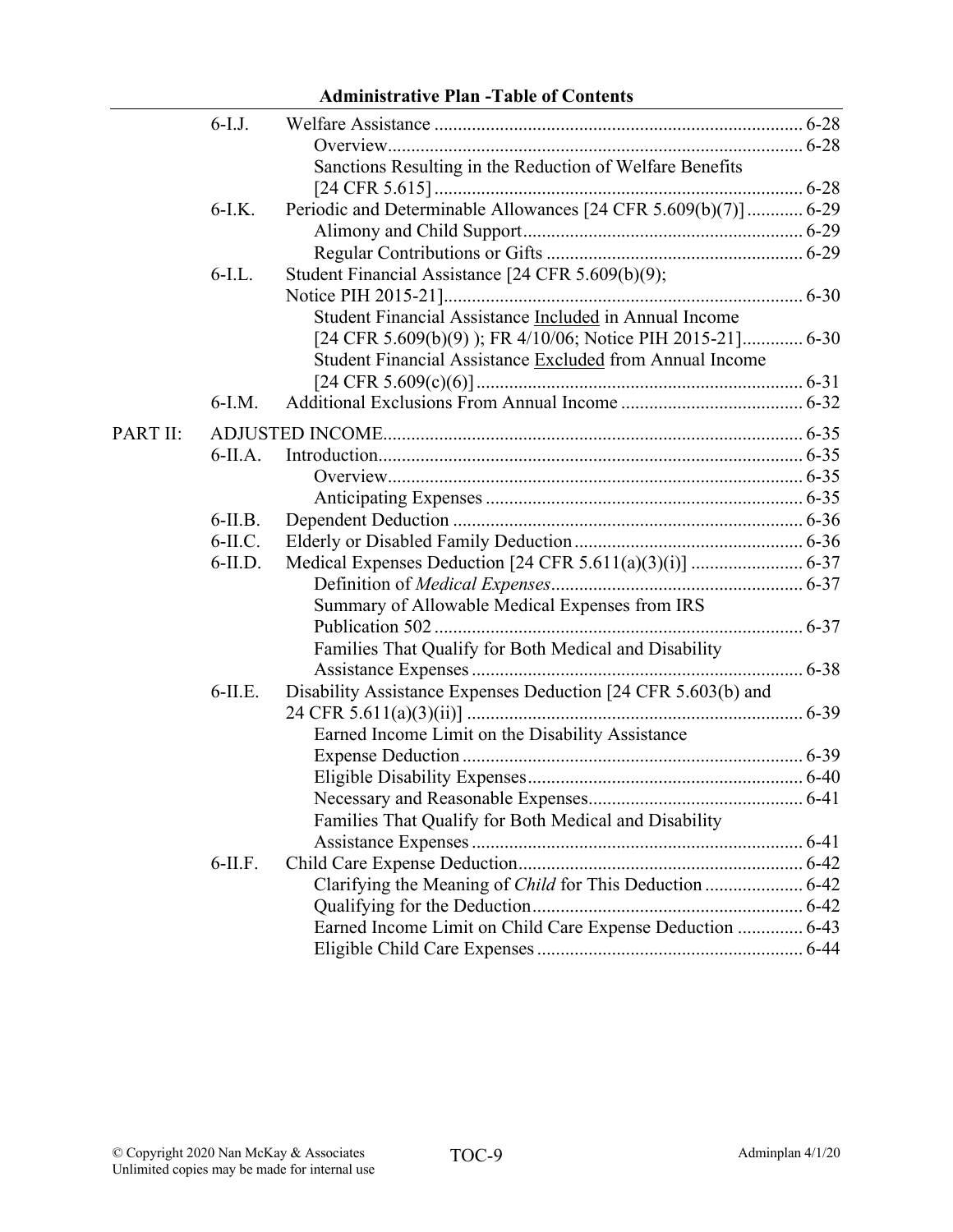| PART III: |             |                                                                 |  |
|-----------|-------------|-----------------------------------------------------------------|--|
|           |             |                                                                 |  |
|           |             |                                                                 |  |
|           |             |                                                                 |  |
|           |             |                                                                 |  |
|           |             | Utility Reimbursement [24 CFR 982.514(b); 982.514(c)] 6-50      |  |
|           | $6$ -III.B. | Financial Hardships Affecting Minimum Rent [24 CFR 5.630]  6-47 |  |
|           |             |                                                                 |  |
|           |             |                                                                 |  |
|           |             |                                                                 |  |
|           | $6$ -III.C. | Applying Payment Standards [24 CFR 982.505; 982.503(b)]  6-50   |  |
|           |             |                                                                 |  |
|           |             |                                                                 |  |
|           |             |                                                                 |  |
|           | $6$ -III.D. |                                                                 |  |
|           |             |                                                                 |  |
|           |             |                                                                 |  |
|           |             |                                                                 |  |
|           | $6$ -III.E. |                                                                 |  |
|           |             |                                                                 |  |
|           |             |                                                                 |  |
|           |             |                                                                 |  |
|           |             |                                                                 |  |
|           |             |                                                                 |  |
|           |             |                                                                 |  |
|           |             |                                                                 |  |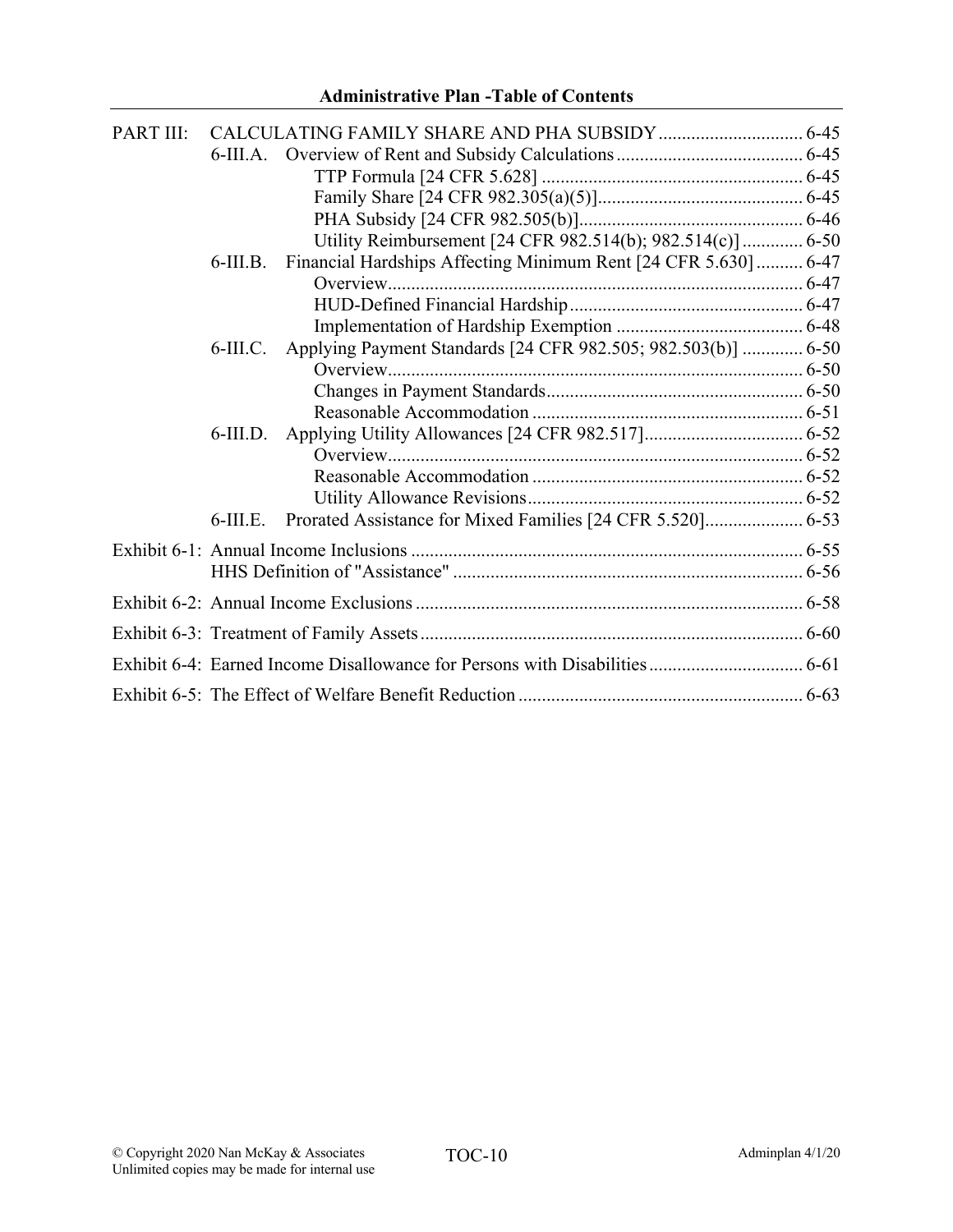### **Chapter 7 VERIFICATION**

|          |            | [24 CFR 982.516, 24 CFR 982.551, 24 CFR 5.230, Notice PIH 2018-18] |  |
|----------|------------|--------------------------------------------------------------------|--|
| PART I:  |            |                                                                    |  |
|          | $7-I.A.$   | Family Consent to Release of Information [24 CFR 982.516           |  |
|          |            |                                                                    |  |
|          |            |                                                                    |  |
|          |            |                                                                    |  |
|          | $7-I.B.$   |                                                                    |  |
|          |            | HUD's Verification Hierarchy [Notice PIH 2018-18]  7-2             |  |
|          |            |                                                                    |  |
|          |            |                                                                    |  |
|          | $7-I.C.$   |                                                                    |  |
|          |            | Upfront Income Verification Using HUD's Enterprise Income          |  |
|          |            |                                                                    |  |
|          |            | Upfront Income Verification Using Non-HUD                          |  |
|          |            |                                                                    |  |
|          | $7-I.D.$   |                                                                    |  |
|          |            | Written Third-Party Verification [Notice PIH 2018-18] 7-6          |  |
|          |            |                                                                    |  |
|          |            | Oral Third-Party Verification [Notice PIH 2018-18]  7-7            |  |
|          |            | When Third-Party Verification is Not Required                      |  |
|          |            |                                                                    |  |
|          | $7-I.E.$   |                                                                    |  |
| PART II: |            |                                                                    |  |
|          | $7-IIA.$   |                                                                    |  |
|          | $7-II.B.$  | Social Security Numbers [24 CFR 5.216, Notice PIH 2018-24] 7-12    |  |
|          | $7-II.C.$  |                                                                    |  |
|          | $7-II.D.$  |                                                                    |  |
|          |            |                                                                    |  |
|          |            |                                                                    |  |
|          |            |                                                                    |  |
|          |            |                                                                    |  |
|          | $7-II.E.$  |                                                                    |  |
|          |            |                                                                    |  |
|          |            | Restrictions on Assistance to Students Enrolled in                 |  |
|          |            |                                                                    |  |
|          | $7-II.F.$  |                                                                    |  |
|          |            | Family Members Receiving SSA Disability Benefits  7-18             |  |
|          |            | Family Members Not Receiving SSA Disability Benefits  7-18         |  |
|          | $7-IL$ .G. | Citizenship or Eligible Immigration Status [24 CFR 5.508]  7-19    |  |
|          |            |                                                                    |  |
|          |            |                                                                    |  |
|          |            |                                                                    |  |
|          | $7-II.H.$  |                                                                    |  |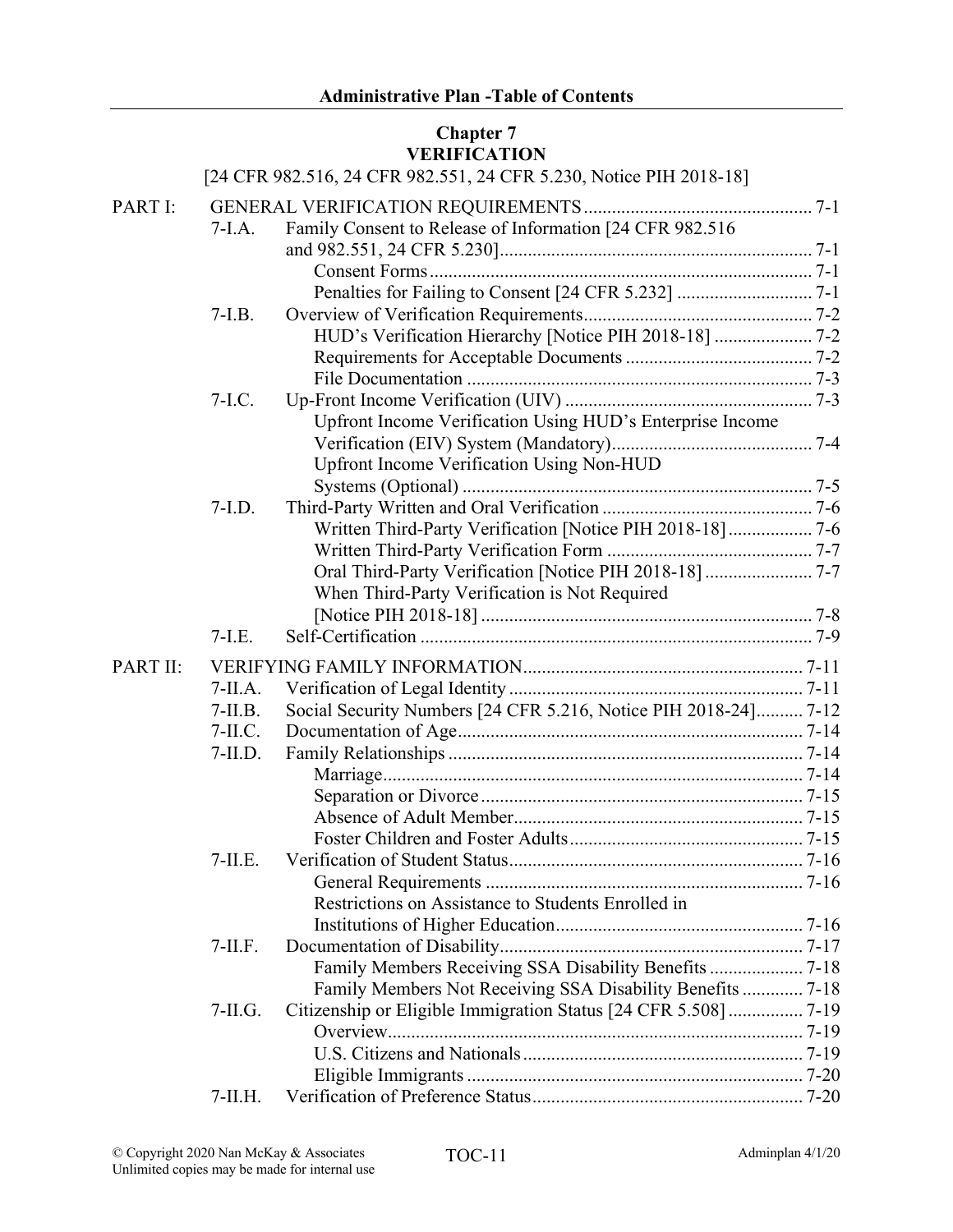| PART III:       |             |                                                                      |  |
|-----------------|-------------|----------------------------------------------------------------------|--|
|                 | $7-III.A.$  |                                                                      |  |
|                 |             |                                                                      |  |
|                 | $7-III.B.$  |                                                                      |  |
|                 | $7-III.C.$  |                                                                      |  |
|                 |             |                                                                      |  |
|                 | $7-III.D.$  |                                                                      |  |
|                 | $7-III.E.$  |                                                                      |  |
|                 |             | Assets Disposed of for Less than Fair Market Value  7-24             |  |
|                 | $7-III.F.$  |                                                                      |  |
|                 | $7-III.G.$  |                                                                      |  |
|                 | $7-III.H.$  |                                                                      |  |
|                 | $7$ -III.I. |                                                                      |  |
|                 | $7$ -III.J. | Student Financial Assistance [Notice PIH 2015-21]  7-27              |  |
|                 | $7-III.K.$  | Parental Income of Students Subject to Eligibility Restrictions 7-28 |  |
| <b>PART IV:</b> |             |                                                                      |  |
|                 |             | 7-IV.A. Dependent and Elderly/Disabled Household Deductions 7-29     |  |
|                 |             |                                                                      |  |
|                 |             |                                                                      |  |
|                 | $7-IV.B.$   |                                                                      |  |
|                 |             |                                                                      |  |
|                 |             |                                                                      |  |
|                 |             |                                                                      |  |
|                 |             |                                                                      |  |
|                 |             |                                                                      |  |
|                 | $7-IV.C.$   |                                                                      |  |
|                 |             |                                                                      |  |
|                 |             |                                                                      |  |
|                 |             |                                                                      |  |
|                 |             |                                                                      |  |
|                 | $7-IV.D.$   |                                                                      |  |
|                 |             |                                                                      |  |
|                 |             |                                                                      |  |
|                 |             |                                                                      |  |
|                 |             |                                                                      |  |
|                 |             |                                                                      |  |
|                 |             | Exhibit 7-1: Summary of Documentation Requirements for Noncitizens   |  |
|                 |             |                                                                      |  |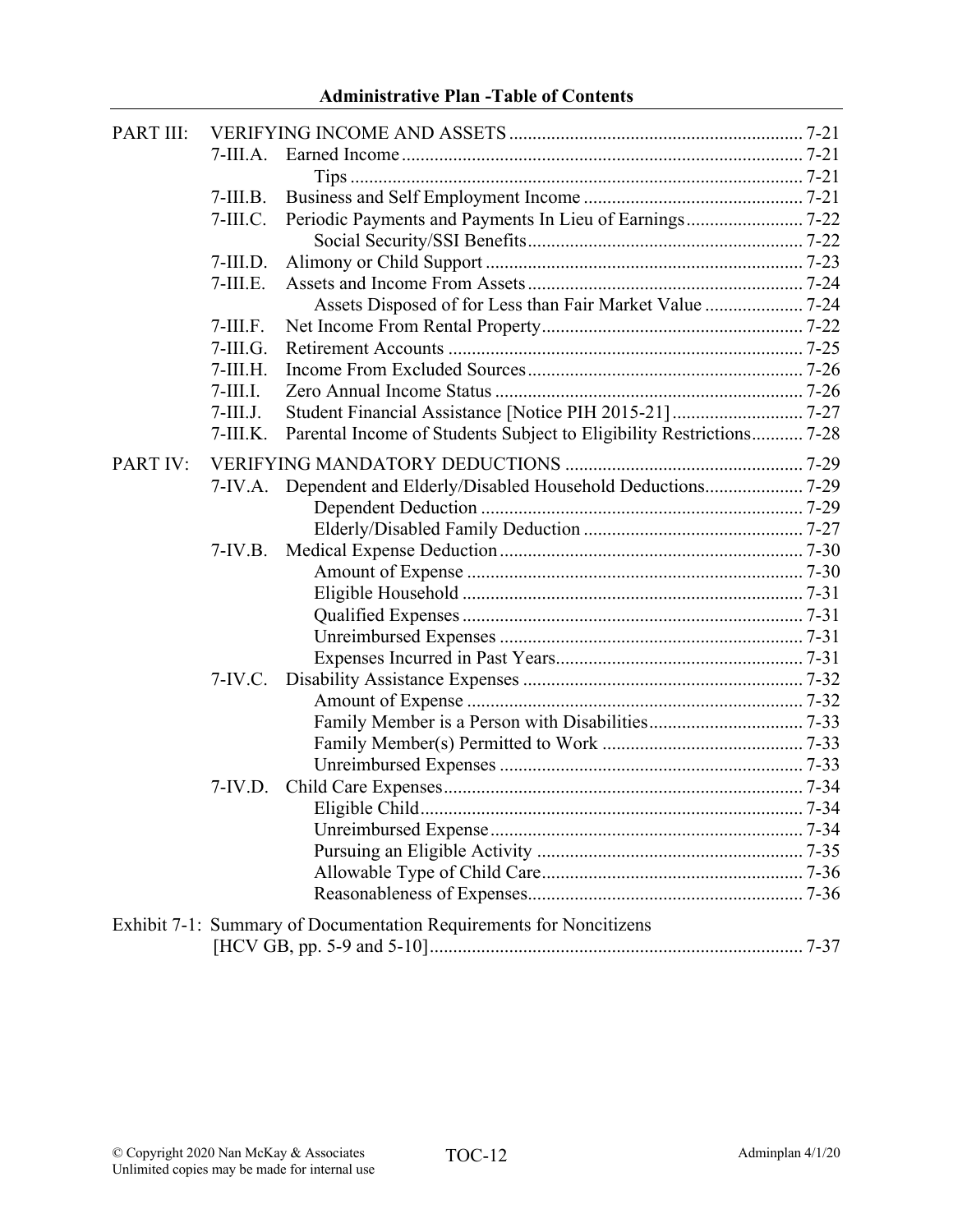#### **Chapter 8 HOUSING QUALITY STANDARDS AND RENT REASONABLENESS DETERMINATIONS**

[24 CFR 982 Subpart I and 24 CFR 982.507]

| PART I:  |           |                                                              |  |
|----------|-----------|--------------------------------------------------------------|--|
|          | $8-I.A.$  |                                                              |  |
|          |           | HUD Performance and Acceptability Standards  8-2             |  |
|          |           |                                                              |  |
|          |           |                                                              |  |
|          | 8-I.B.    |                                                              |  |
|          |           |                                                              |  |
|          |           |                                                              |  |
|          | 8-I.C.    | Life-Threatening Conditions [24 CFR 982.404(a);              |  |
|          |           |                                                              |  |
|          | 8-I.D.    | Owner and Family Responsibilities [24 CFR 982.404] 8-9       |  |
|          |           |                                                              |  |
|          |           |                                                              |  |
|          | $8-I-E.$  | Special Requirements for Children with Elevated Blood        |  |
|          |           | Lead Level [24 CFR 35.1225; FR Notice 1/13/17;               |  |
|          |           |                                                              |  |
|          | $8-I-F.$  | Violation of HQS Space Standards                             |  |
|          |           |                                                              |  |
| PART II: |           |                                                              |  |
|          | 8-II.A.   |                                                              |  |
|          |           |                                                              |  |
|          |           | Inspection of PHA-Owned Units [24 CFR 982.352(b)] 8-11       |  |
|          |           |                                                              |  |
|          |           |                                                              |  |
|          |           |                                                              |  |
|          | $8-II.B.$ |                                                              |  |
|          |           |                                                              |  |
|          |           |                                                              |  |
|          |           |                                                              |  |
|          |           |                                                              |  |
|          |           |                                                              |  |
|          | 8-II.C.   | Annual/Biennial HQS Inspections [24 CFR 982.405 and 982.406; |  |
|          |           |                                                              |  |
|          |           |                                                              |  |
|          | $8-II.D.$ |                                                              |  |
|          | $8-II.E.$ | Quality Control Inspections [24 CFR 982.405(b),              |  |
|          |           |                                                              |  |
|          |           |                                                              |  |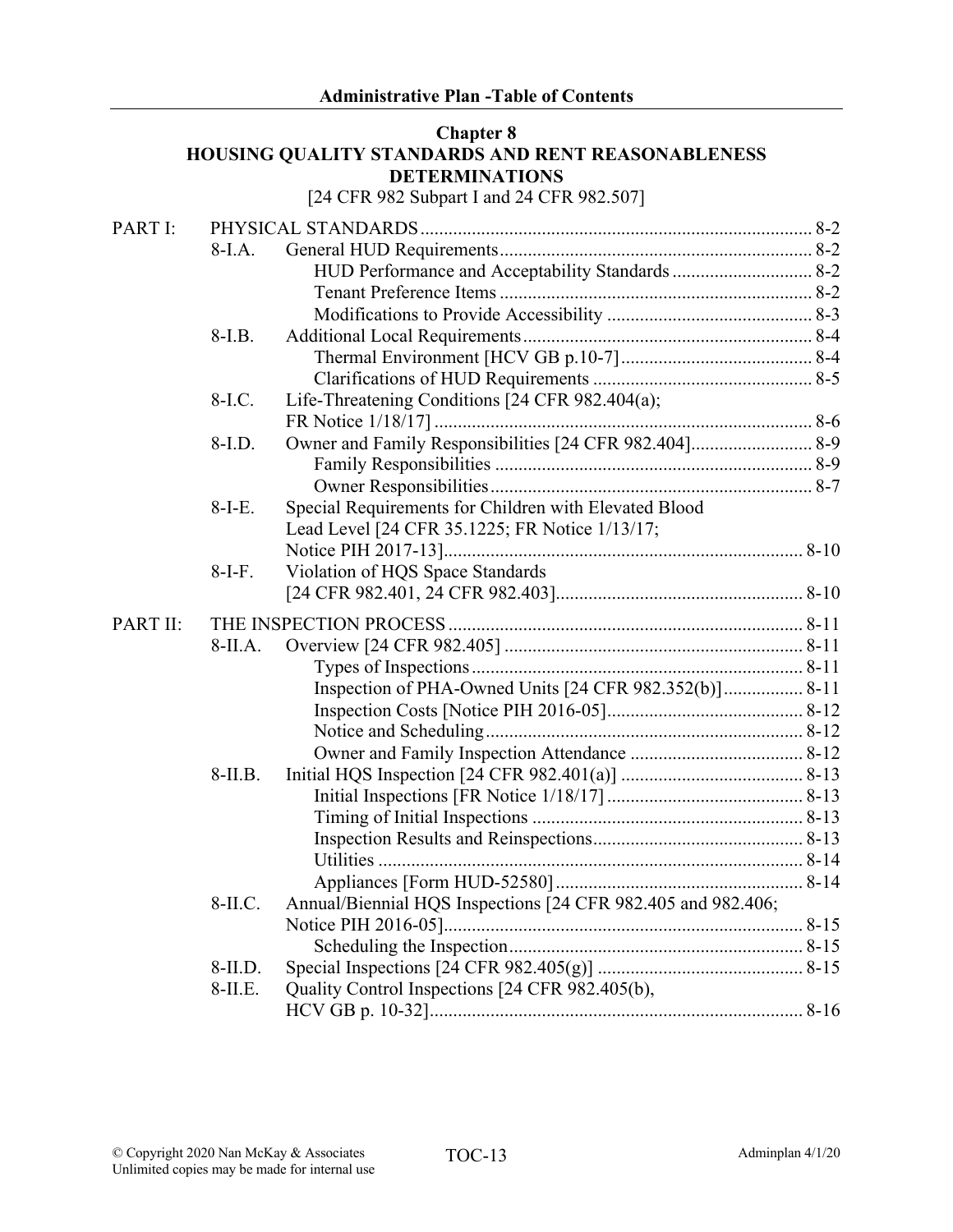|           | $8-II.F.$  | Inspection Results and Reinspections for Units Under                             |  |
|-----------|------------|----------------------------------------------------------------------------------|--|
|           |            |                                                                                  |  |
|           |            |                                                                                  |  |
|           |            |                                                                                  |  |
|           |            |                                                                                  |  |
|           | $8-II.G.$  |                                                                                  |  |
|           |            |                                                                                  |  |
|           |            |                                                                                  |  |
|           | $8-II.H.$  | Enforcing Family Compliance with HQS [24 CFR 982.404(b)] 8-18                    |  |
| PART III: |            |                                                                                  |  |
|           | $8-III.A.$ |                                                                                  |  |
|           |            |                                                                                  |  |
|           | $8-III.B.$ | When Rent Reasonableness Determinations Are Required 8-20                        |  |
|           |            |                                                                                  |  |
|           |            | PHA- and HUD-Initiated Rent Reasonableness Determinations  8-20                  |  |
|           |            | LIHTC- and HOME-Assisted Units [24 CFR 982.507(c)  8-21                          |  |
|           | $8-III.C.$ |                                                                                  |  |
|           |            |                                                                                  |  |
|           |            |                                                                                  |  |
|           |            |                                                                                  |  |
|           | $8-III.D.$ |                                                                                  |  |
|           |            |                                                                                  |  |
|           |            |                                                                                  |  |
|           |            |                                                                                  |  |
|           |            | Exhibit 8-2: Summary of Tenant Preference Areas Related to Housing Quality  8-29 |  |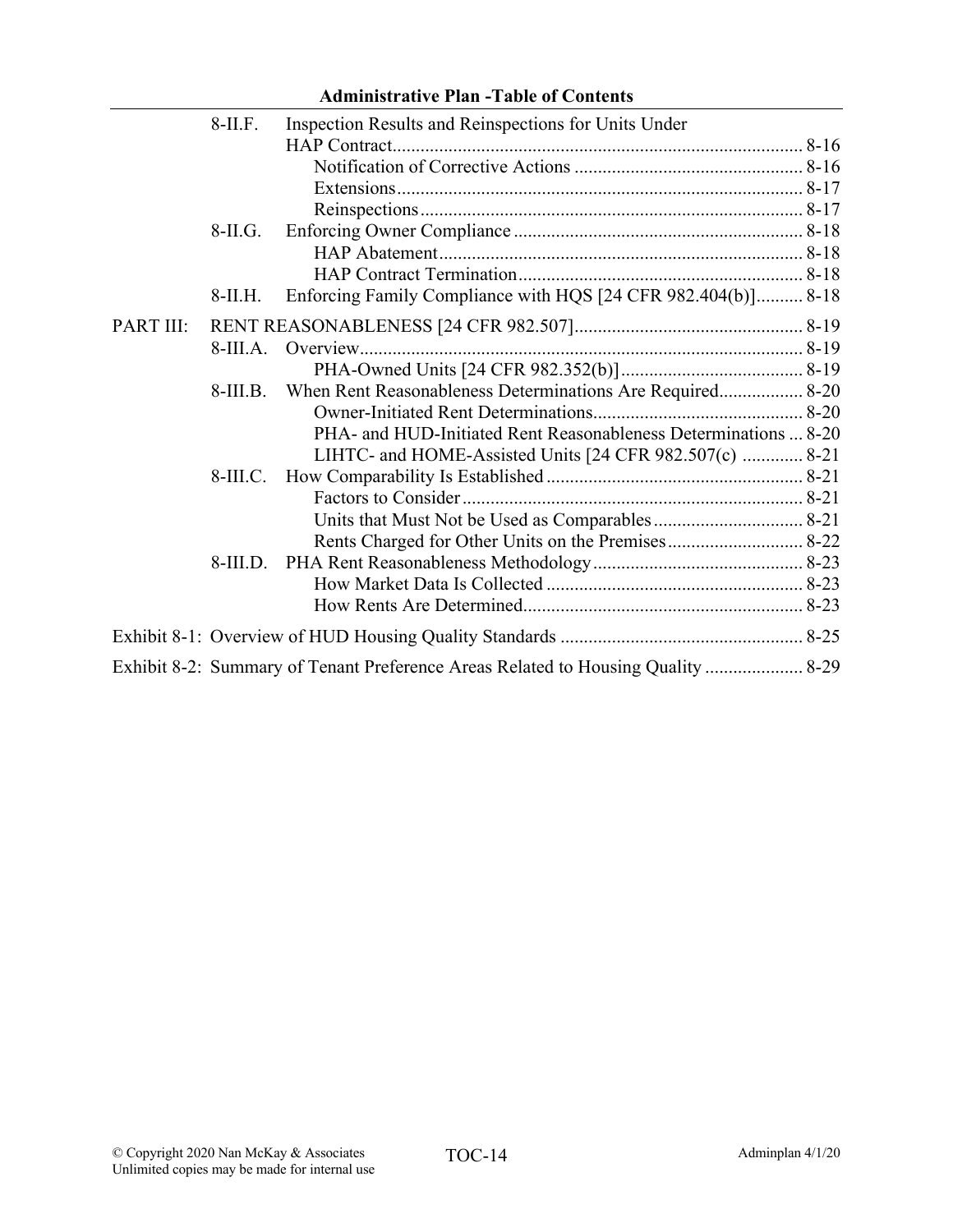## **Chapter 9 GENERAL LEASING POLICIES**

| $9-I.A.$ |                                                             |  |
|----------|-------------------------------------------------------------|--|
| $9-I.B.$ |                                                             |  |
| $9-I.C.$ |                                                             |  |
| $9-I.D.$ |                                                             |  |
|          |                                                             |  |
|          |                                                             |  |
|          |                                                             |  |
|          |                                                             |  |
|          | Housing Quality Standards (HQS) [24 CFR 982.305 and         |  |
|          |                                                             |  |
|          |                                                             |  |
|          | Rent Reasonableness [24 CFR 982.305 and 24 CFR 982.507] 9-7 |  |
|          |                                                             |  |
| $9-I.E.$ |                                                             |  |
|          | Lease Form and Tenancy Addendum [24 CFR 982.308] 9-8        |  |
|          |                                                             |  |
|          |                                                             |  |
|          |                                                             |  |
|          | Separate Non-Lease Agreements between Owner and Tenant 9-10 |  |
|          |                                                             |  |
| $9-I.F.$ |                                                             |  |
| $9-I.G.$ |                                                             |  |
| $9-I.H.$ |                                                             |  |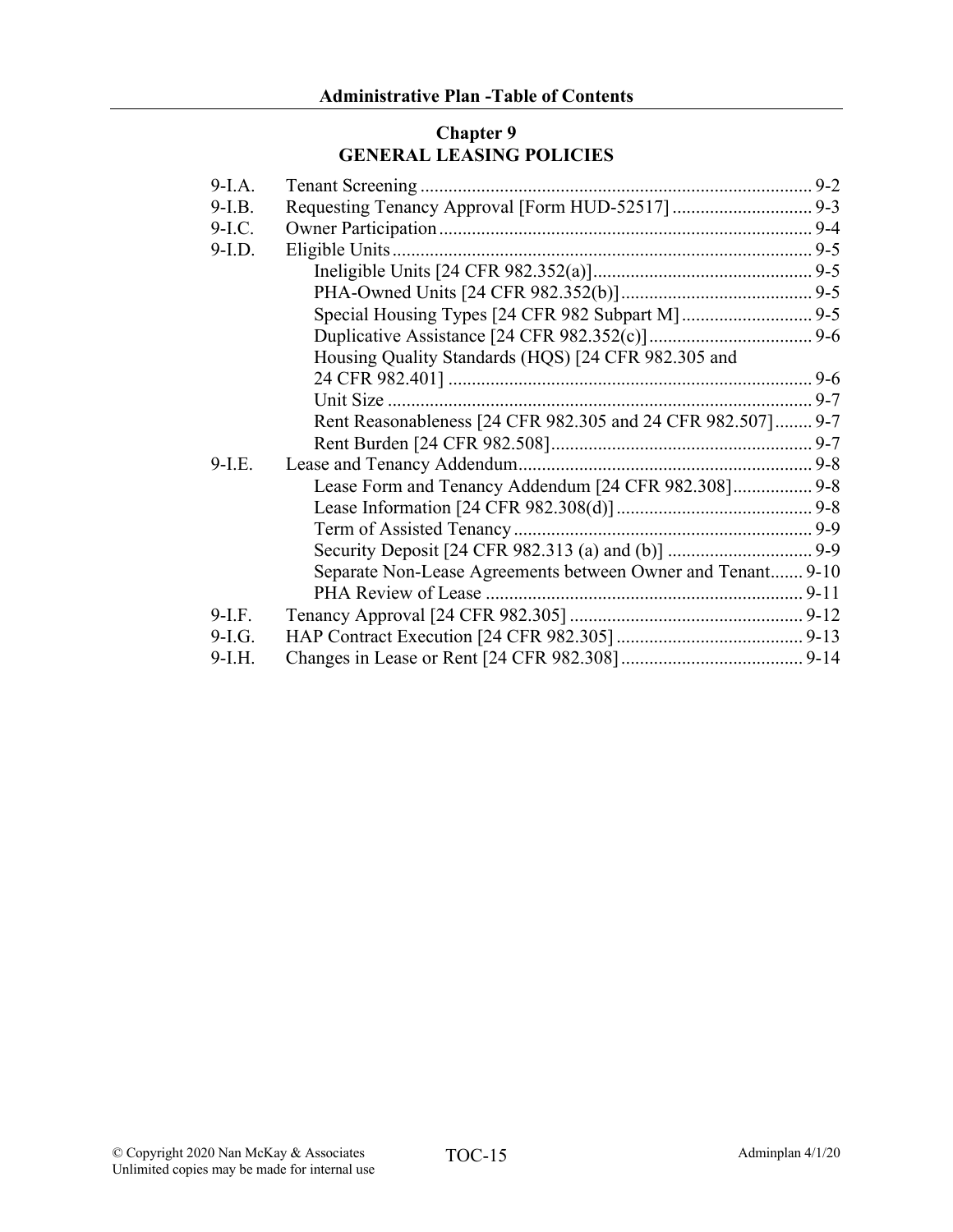|          |            | <b>Chapter 10</b><br>MOVING WITH CONTINUED ASSISTANCE AND PORTABILITY |  |
|----------|------------|-----------------------------------------------------------------------|--|
| PART I:  |            |                                                                       |  |
|          | $10-I.A.$  |                                                                       |  |
|          | $10-LB$ .  |                                                                       |  |
|          |            |                                                                       |  |
|          |            | Restrictions on Elective Moves [24 CFR 982.354(c)] 10-4               |  |
|          | 10-I.C.    |                                                                       |  |
|          |            |                                                                       |  |
|          |            |                                                                       |  |
|          |            | Reexamination of Family Income and Composition 10-5                   |  |
|          |            |                                                                       |  |
|          |            | Housing Assistance Payments [24 CFR 982.311(d)]  10-6                 |  |
|          |            | Zero HAP Families Who Wish to Move [24 CFR 982.455]  10-6             |  |
| PART II: |            |                                                                       |  |
|          |            |                                                                       |  |
|          | $10-II.B.$ |                                                                       |  |
|          |            |                                                                       |  |
|          |            |                                                                       |  |
|          |            | Reexamination of Family Income and Composition 10-9                   |  |
|          |            |                                                                       |  |
|          |            |                                                                       |  |
|          |            |                                                                       |  |
|          |            | Preapproval Contact with the Receiving PHA  10-11                     |  |
|          |            |                                                                       |  |
|          |            |                                                                       |  |
|          |            | Initial Billing Deadline [Notice PIH 2016-09]  10-13                  |  |
|          |            | Monthly Billing Payments [Notice PIH 2016-09] 10-14                   |  |
|          |            |                                                                       |  |
|          |            | Denial or Termination of Assistance [24 CFR 982.355(c)(17)] 10-14     |  |
|          |            |                                                                       |  |
|          |            | Responding to Initial PHA's Request [24 CFR 982.355(c)]  10-15        |  |
|          |            |                                                                       |  |
|          |            |                                                                       |  |
|          |            |                                                                       |  |
|          |            |                                                                       |  |
|          |            |                                                                       |  |
|          |            | Administering a Portable Family's Voucher  10-18                      |  |
|          |            |                                                                       |  |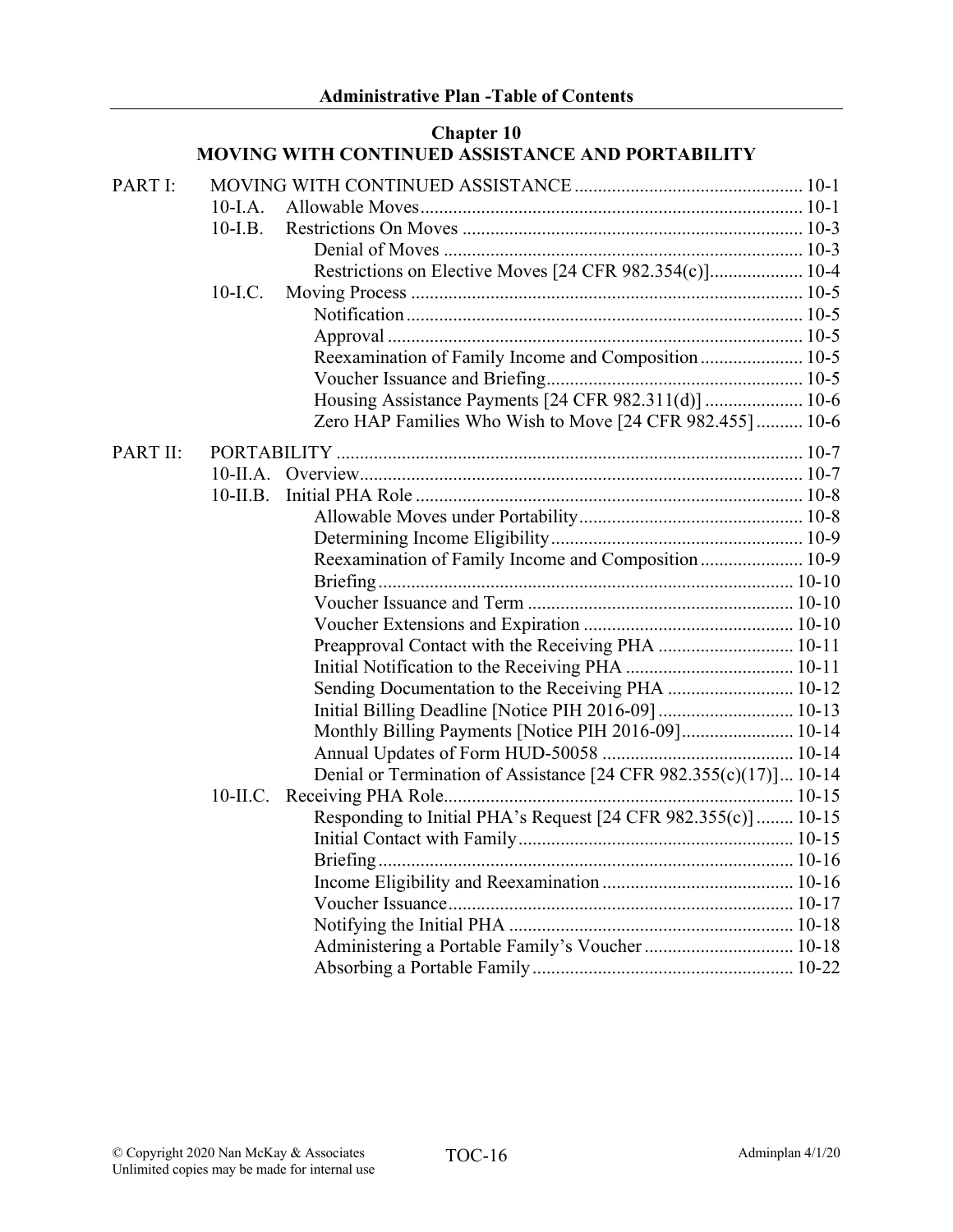## **Chapter 11 REEXAMINATIONS**

| PART I:   |                                                                       |
|-----------|-----------------------------------------------------------------------|
|           | $11-I.A.$                                                             |
|           | Streamlined Annual Reexaminations [24 CFR 982.516(b)] 11-2<br>$11-LB$ |
|           | 11-I.C.                                                               |
|           | Notification of and Participation in the Annual                       |
|           |                                                                       |
|           | $11$ -I.D.                                                            |
|           | Determining Ongoing Eligibility of Certain Students<br>$11-L.E.$      |
|           |                                                                       |
|           | $11-I.F.$                                                             |
| PART II:  |                                                                       |
|           |                                                                       |
|           | $11$ -II.B.                                                           |
|           | New Family Members Not Requiring PHA Approval  11-9                   |
|           | New Family and Household Members Requiring Approval  11-10            |
|           | Departure of a Family or Household Member 11-11                       |
|           |                                                                       |
|           |                                                                       |
|           |                                                                       |
|           |                                                                       |
|           |                                                                       |
|           |                                                                       |
| PART III: | RECALCULATING FAMILY SHARE AND SUBSIDY AMOUNT  11-15                  |
|           |                                                                       |
|           | 11-III.B. Changes In Payment Standards and Utility Allowances  11-15  |
|           |                                                                       |
|           |                                                                       |
|           |                                                                       |
|           | 11-III.C. Notification of New Family Share and HAP Amount 11-16       |
|           |                                                                       |
|           |                                                                       |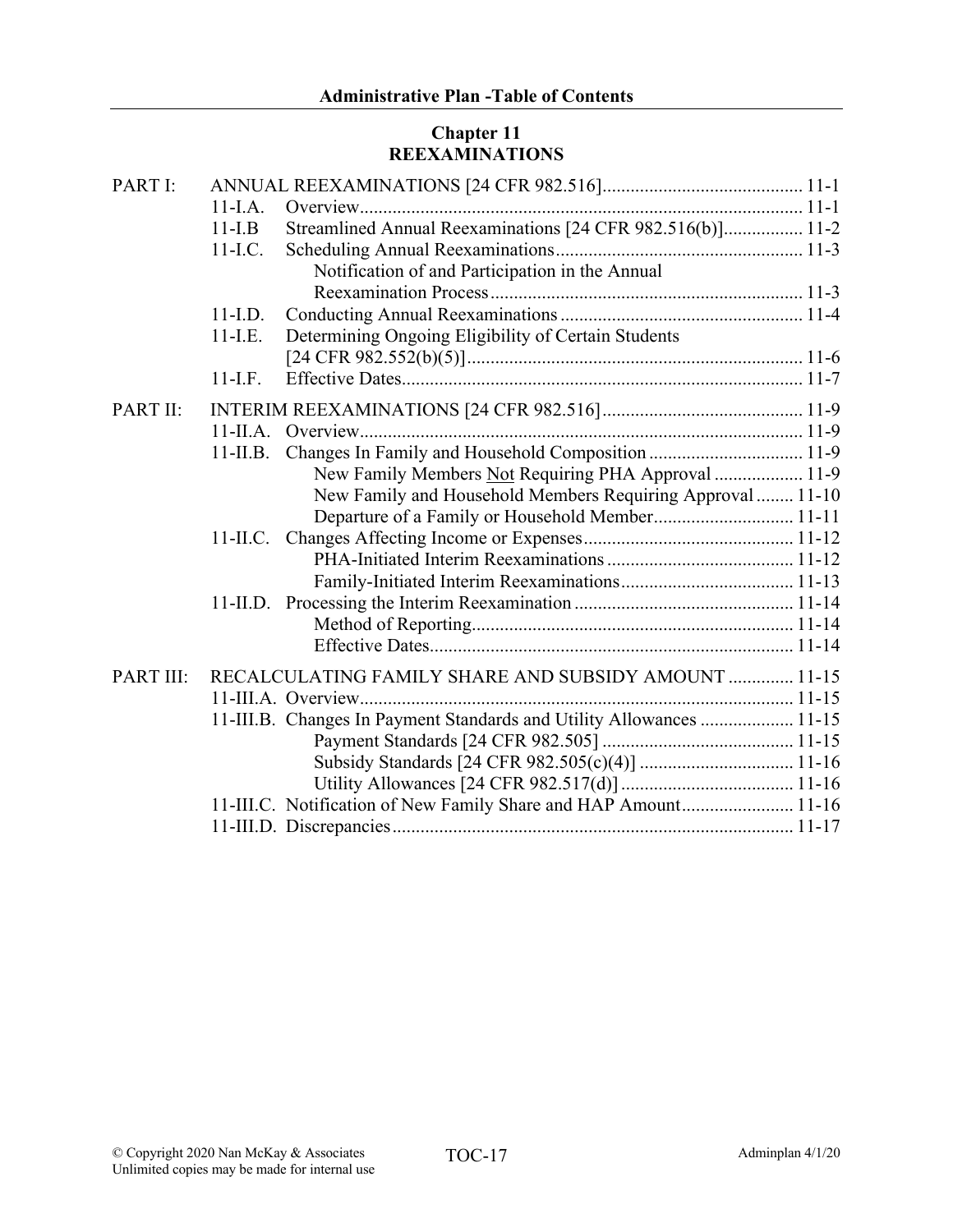## **Chapter 12 TERMINATION OF ASSISTANCE AND TENANCY**

| PART I:  |             |                                                                    |  |
|----------|-------------|--------------------------------------------------------------------|--|
|          | $12$ -I.A.  |                                                                    |  |
|          | $12-I.B.$   | Family No Longer Requires Assistance [24 CFR 982.455] 12-1         |  |
|          | $12$ -I.C.  |                                                                    |  |
|          | $12$ -I.D.  |                                                                    |  |
|          |             | Eviction [24 CFR 982.552(b)(2), 24 CFR 5.2005(c)(1)] 12-2          |  |
|          |             | Failure to Provide Consent [24 CFR 982.552(b)(3)] 12-2             |  |
|          |             | Failure to Document Citizenship [24 CFR 982.552(b)(4)              |  |
|          |             |                                                                    |  |
|          |             | Failure to Disclose and Document Social Security Numbers           |  |
|          |             |                                                                    |  |
|          |             | Methamphetamine Manufacture or Production                          |  |
|          |             |                                                                    |  |
|          |             | Failure of Students to Meet Ongoing Eligibility                    |  |
|          |             | Requirements [24 CFR 982.552(b)(5) and FR 4/10/06] 12-3            |  |
|          |             | Death of the Sole Family Member [24 CFR 982.311(d) and             |  |
|          |             |                                                                    |  |
|          | $12-I.E.$   | Mandatory Policies and Other Authorized Terminations 12-4          |  |
|          |             | Mandatory Policies [24 CFR 982.553(b) and 982.551(l)] 12-4         |  |
|          |             | Other Authorized Reasons for Termination of Assistance             |  |
|          |             |                                                                    |  |
| PART II: |             |                                                                    |  |
|          |             |                                                                    |  |
|          | $12$ -II.B. |                                                                    |  |
|          | $12$ -II.C. |                                                                    |  |
|          |             |                                                                    |  |
|          |             |                                                                    |  |
|          |             |                                                                    |  |
|          |             |                                                                    |  |
|          |             | Use of Criminal Conviction Records                                 |  |
|          |             |                                                                    |  |
|          |             | Consideration of Circumstances $[24$ CFR $982.552(c)(2)(i)]$ 12-12 |  |
|          |             | Reasonable Accommodation [24 CFR 982.552(c)(2)(iv)]  12-13         |  |
|          | $12$ -II.E. | Terminations Related to Domestic Violence, Dating Violence,        |  |
|          |             |                                                                    |  |
|          |             |                                                                    |  |
|          |             | Limitations on VAWA Protections                                    |  |
|          |             |                                                                    |  |
|          |             |                                                                    |  |
|          |             | Terminating the Assistance of a Domestic                           |  |
|          |             |                                                                    |  |
|          | $12$ -II.F. |                                                                    |  |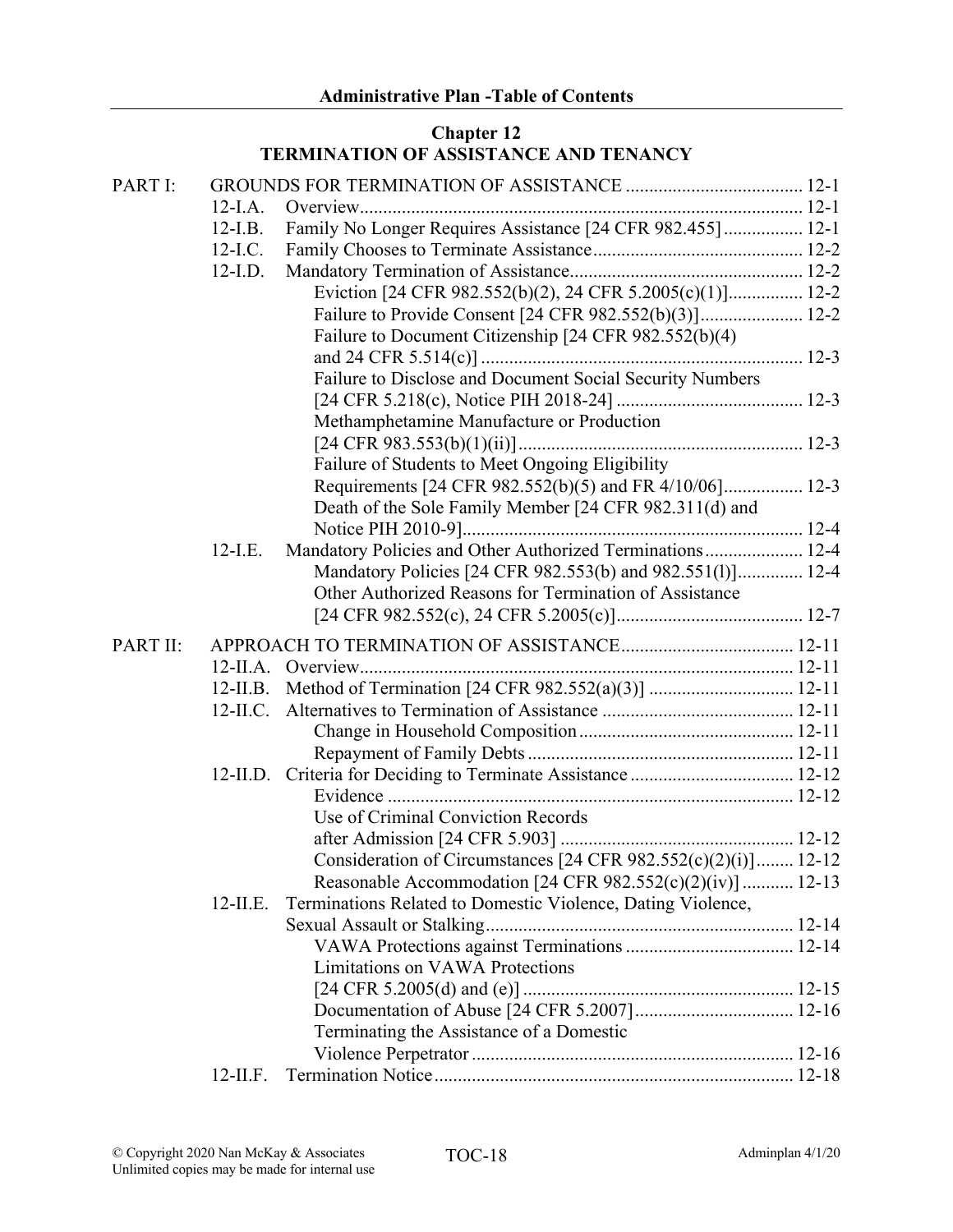| PART III: |                                                                           |  |
|-----------|---------------------------------------------------------------------------|--|
|           |                                                                           |  |
|           | 12-III.B. Grounds for Owner Termination of Tenancy                        |  |
|           | [24 CFR 982.310, 24 CFR 5.2005(c), and                                    |  |
|           |                                                                           |  |
|           |                                                                           |  |
|           |                                                                           |  |
|           |                                                                           |  |
|           |                                                                           |  |
|           | 12-III.C. Eviction [24 CFR $982.310(e)$ and (f) and Form HUD-52641-A,     |  |
|           |                                                                           |  |
|           | 12-III.D. Deciding Whether to Terminate Tenancy                           |  |
|           |                                                                           |  |
|           | 12-III.E. Effect of Tenancy Termination on the Family's Assistance  12-22 |  |
|           |                                                                           |  |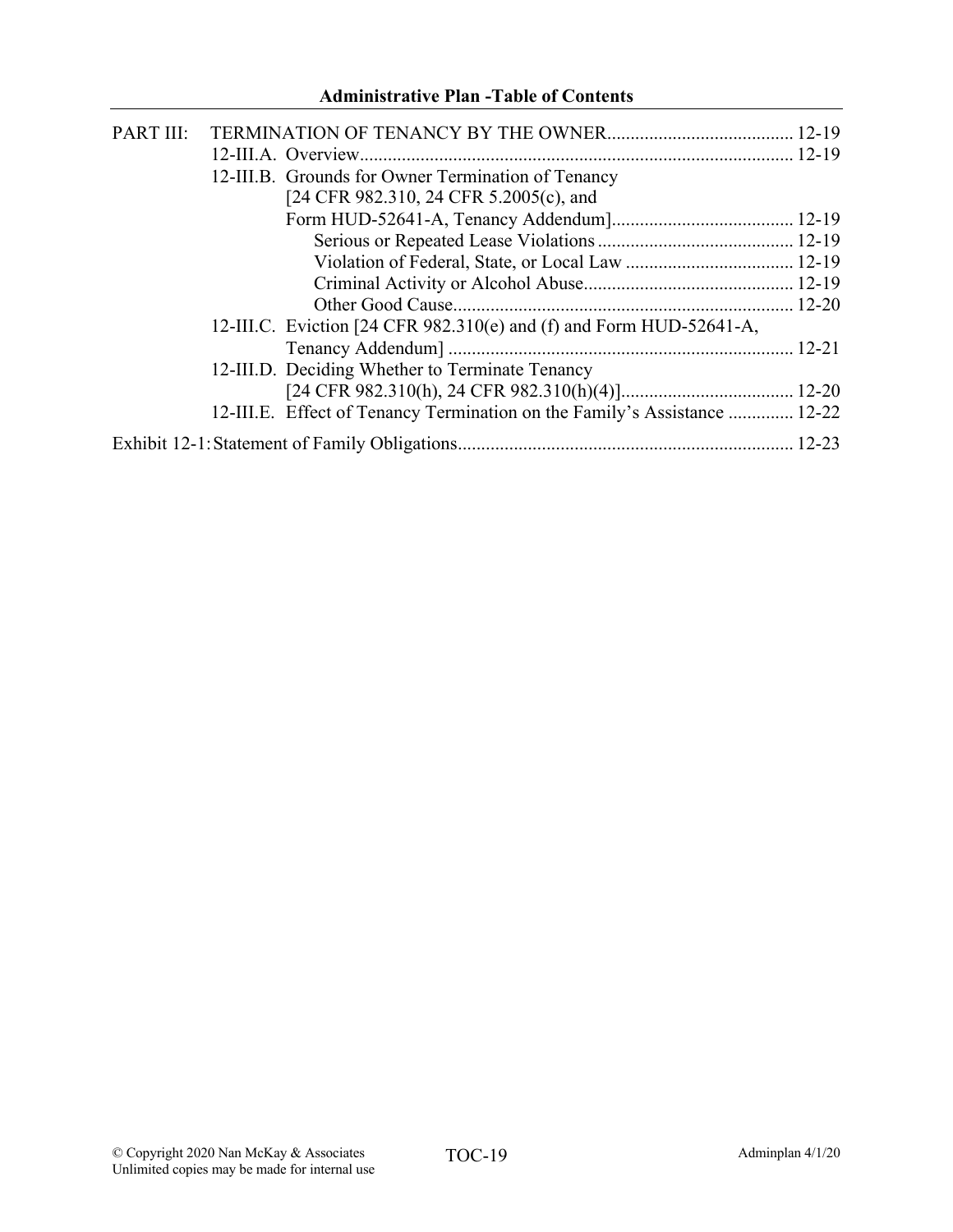## **Chapter 13 OWNERS**

| PART I:  |             |                                                                   |
|----------|-------------|-------------------------------------------------------------------|
|          | $13$ -I.A.  | Owner Recruitment and Retention [HCV GB, pp. 2-4 to 2-6;          |
|          |             |                                                                   |
|          |             |                                                                   |
|          |             |                                                                   |
|          | $13$ -I.B.  |                                                                   |
|          | $13$ -I.C.  |                                                                   |
|          | $13$ -I.D.  |                                                                   |
|          |             | Owners Barred from Participation [24 CFR 982.306(a) and (b)] 13-8 |
|          |             | Leasing to Relatives [24 CFR 982.306(d), HCV GB p. 11-2]  13-8    |
|          |             | Conflict of Interest [24 CFR 982.161; HCV GB p. 8-19]  13-8       |
|          |             | Owner Actions That May Result in Disapproval of a                 |
|          |             |                                                                   |
|          |             |                                                                   |
|          | $13-I.E.$   | Non-Discrimination [HAP Contract - Form HUD-52641] 13-11          |
| PART II: |             |                                                                   |
|          |             |                                                                   |
|          | $13$ -II.B. |                                                                   |
|          |             |                                                                   |
|          |             |                                                                   |
|          |             |                                                                   |
|          |             |                                                                   |
|          |             | Termination of HAP Payments [24 CFR 982.311(b)] 13-17             |
|          | $13$ -II.D. |                                                                   |
|          | $13$ -II.E. |                                                                   |
|          | $13$ -II.F. | Change In Ownership / Assignment of the HAP Contract              |
|          |             |                                                                   |
|          |             |                                                                   |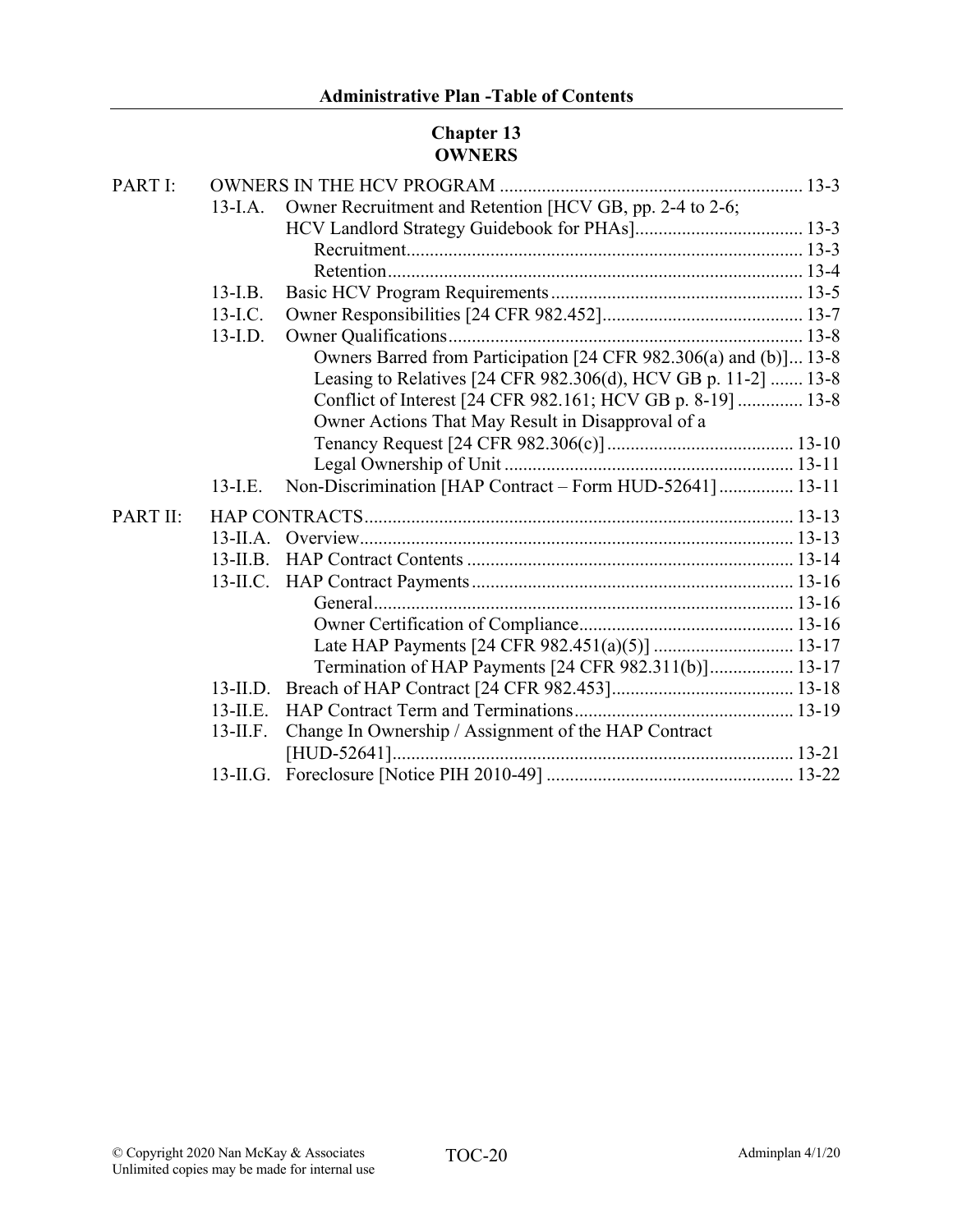## **Chapter 14 PROGRAM INTEGRITY**

| PART I:  |             | PREVENTING, DETECTING, AND INVESTIGATING ERRORS AND             |  |
|----------|-------------|-----------------------------------------------------------------|--|
|          |             |                                                                 |  |
|          | $14$ -I.A.  |                                                                 |  |
|          | $14$ -I.B.  |                                                                 |  |
|          |             |                                                                 |  |
|          |             |                                                                 |  |
|          |             | Individual Reporting of Possible Errors and Program Abuse  14-4 |  |
|          | $14$ -I.C.  |                                                                 |  |
|          |             |                                                                 |  |
|          |             | Consent to Release of Information [24 CFR 982.516]  14-5        |  |
|          |             |                                                                 |  |
|          |             |                                                                 |  |
|          |             |                                                                 |  |
| PART II: |             |                                                                 |  |
|          |             |                                                                 |  |
|          |             |                                                                 |  |
|          |             |                                                                 |  |
|          | 14-II.B.    |                                                                 |  |
|          |             | Family Reimbursement to PHA [HCV GB pp. 22-12 to 22-13]  14-8   |  |
|          |             | PHA Reimbursement to Family [HCV GB p. 22-12] 14-8              |  |
|          |             |                                                                 |  |
|          |             |                                                                 |  |
|          | $14$ -II.C. |                                                                 |  |
|          |             |                                                                 |  |
|          |             |                                                                 |  |
|          |             |                                                                 |  |
|          |             |                                                                 |  |
|          |             |                                                                 |  |
|          |             |                                                                 |  |
|          |             |                                                                 |  |
|          | $14$ -II.E. |                                                                 |  |
|          | $14$ -II.F. |                                                                 |  |
|          |             |                                                                 |  |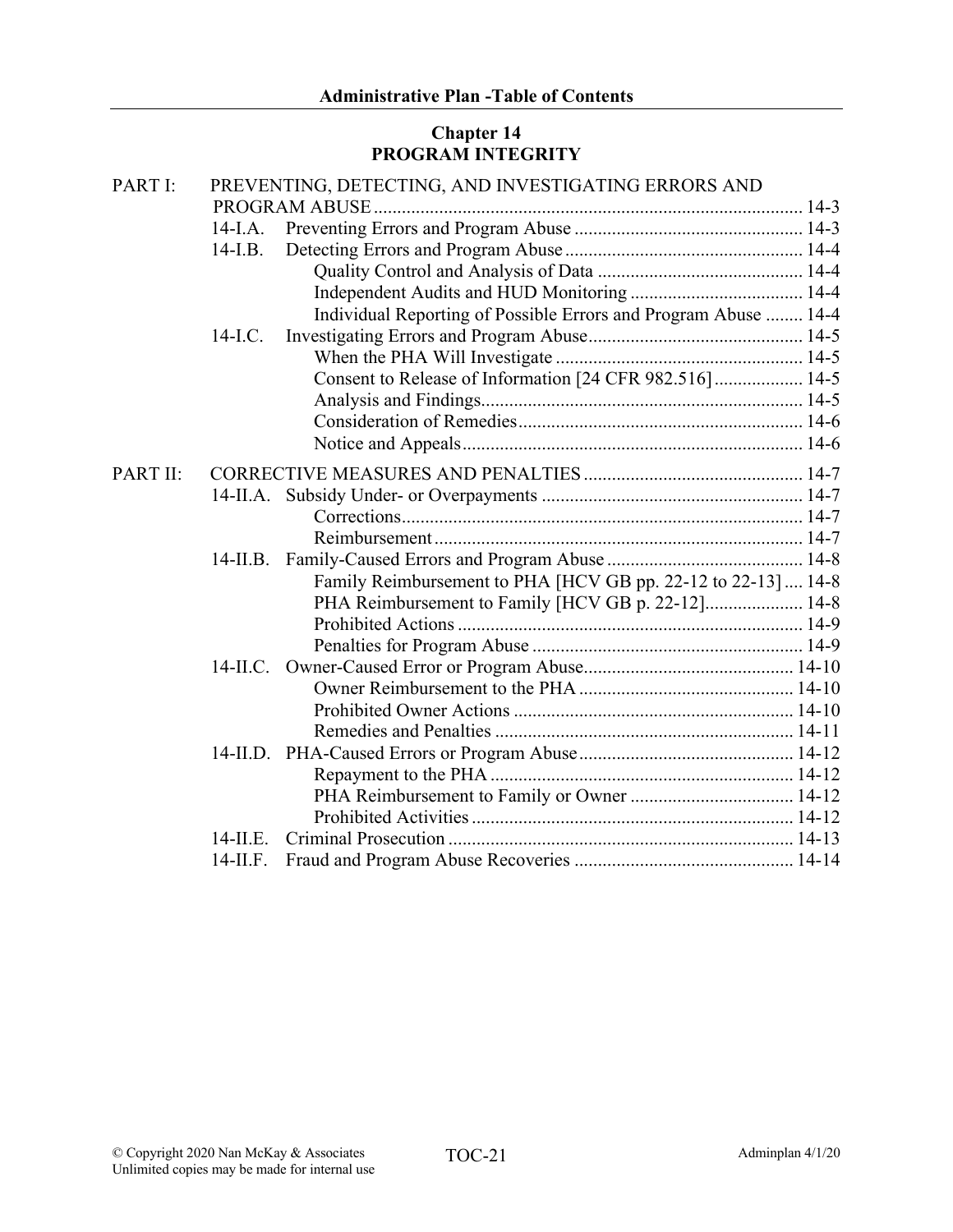### **Chapter 15 SPECIAL HOUSING TYPES** [24 CFR 982 Subpart M]

| PART I:   | SINGLE ROOM OCCUPANCY [24 CFR 982.602 through 982.605] 15-3<br>$15$ -I.A.                                                                 |  |
|-----------|-------------------------------------------------------------------------------------------------------------------------------------------|--|
|           | Payment Standard, Utility Allowance, and HAP Calculation  15-3<br>$15$ -I.B.<br>15-I.C.                                                   |  |
| PART II:  | CONGREGATE HOUSING [24 CFR 982.606 through 982.609] 15-5<br>Payment Standard, Utility Allowance, and HAP Calculation  15-6<br>$15$ -II.B. |  |
| PART III: | 15-II.C.<br>GROUP HOME [24 CFR 982.610 through 982.614 and HCV GB p. 7-4]  15-7                                                           |  |
|           | 15-III.B. Payment Standard, Utility Allowance, and HAP Calculation  15-7                                                                  |  |
| PART IV:  | SHARED HOUSING [24 CFR 982.615 through 982.618] 15-9<br>15-IV.B. Payment Standard, Utility Allowance and HAP Calculation  15-9            |  |
| PART V:   | 15-V.B. Payment Standard, Utility Allowance and HAP Calculation  15-11                                                                    |  |
| PART VI:  | MANUFACTURED HOMES [24 CFR 982.620 through 982.624;<br>15-VI.B. Special Policies for Manufactured Home Owners                             |  |
|           | 15-VI.C. Payment Standard, Utility Allowance and HAP Calculation                                                                          |  |
|           |                                                                                                                                           |  |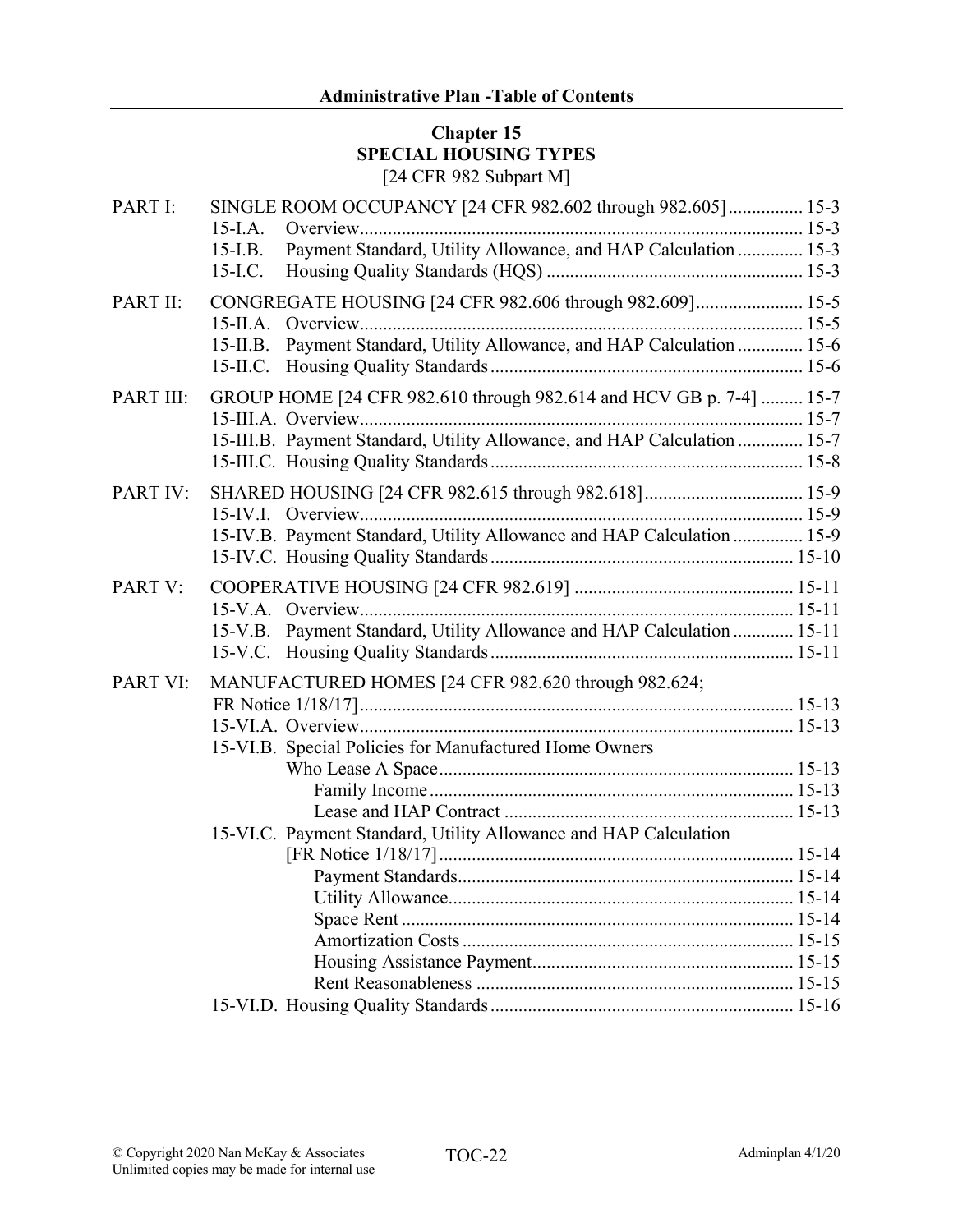| 15-VII.K. Homeownership Assistance Payments and Homeownership        |                                                                                                                                                                                                                                                                                                                                                                                                                        |
|----------------------------------------------------------------------|------------------------------------------------------------------------------------------------------------------------------------------------------------------------------------------------------------------------------------------------------------------------------------------------------------------------------------------------------------------------------------------------------------------------|
|                                                                      |                                                                                                                                                                                                                                                                                                                                                                                                                        |
|                                                                      |                                                                                                                                                                                                                                                                                                                                                                                                                        |
|                                                                      |                                                                                                                                                                                                                                                                                                                                                                                                                        |
| 15-VII.M. Moving with Continued Assistance [24 CFR 982.637] 15-27    |                                                                                                                                                                                                                                                                                                                                                                                                                        |
| 15-VII.N. Denial or Termination of Assistance [24 CFR 982.638] 15-28 |                                                                                                                                                                                                                                                                                                                                                                                                                        |
|                                                                      | 15-VII.E. Additional PHA Requirements for Search and Purchase<br>15-VII.F. Homeownership Counseling [24 CFR 982.630]  15-21<br>15-VII.G. Home Inspections, Contract of Sale, and PHA Disapproval of<br>15-VII.I. Continued Assistance Requirements; Family Obligations<br>15-VII.J. Maximum Term of Homeowner Assistance [24 CFR 982.634] 15-24<br>15-VII.L. Portability [24 CFR 982.636, 982.637, 982.353(b) and (c), |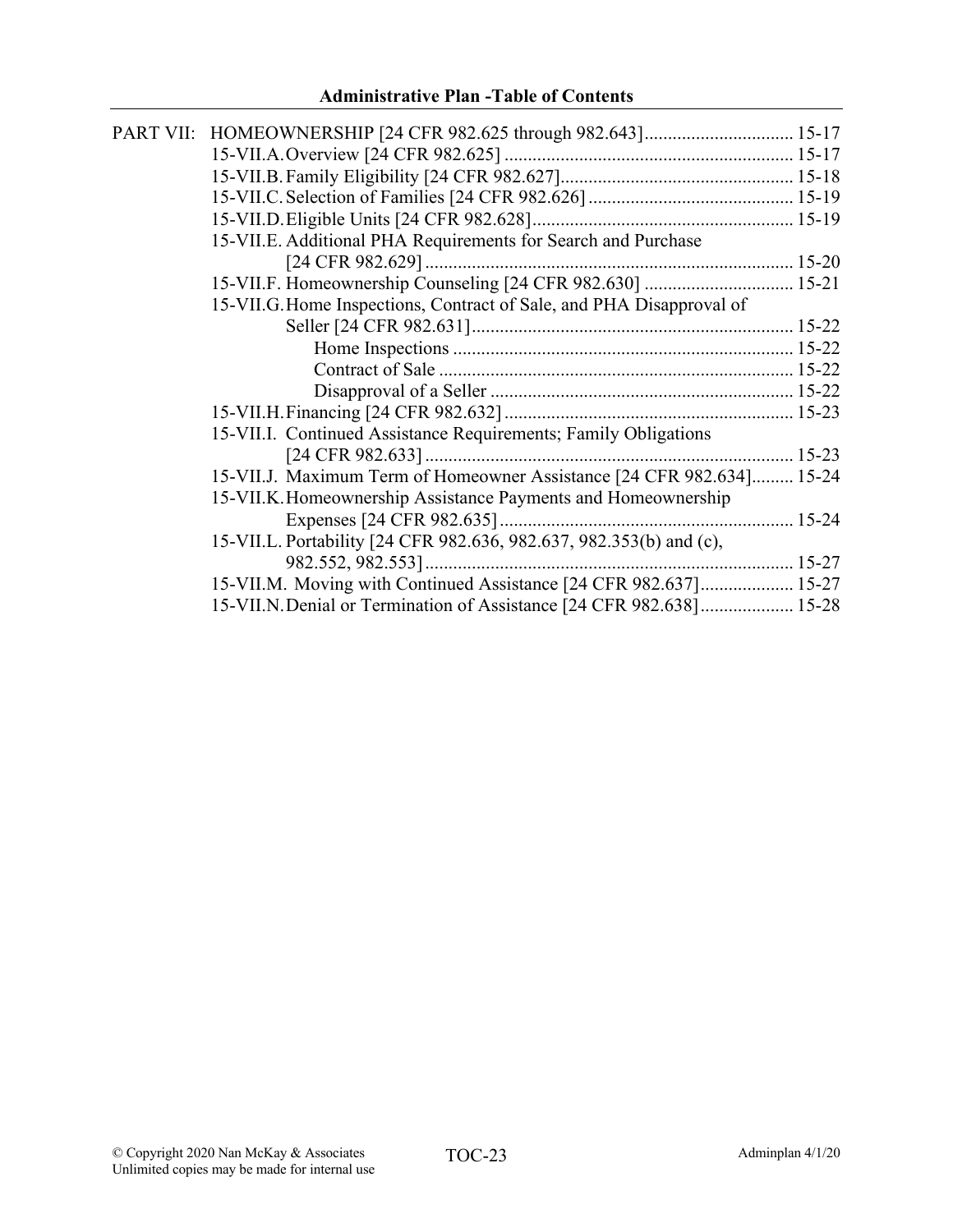## **Chapter 16 PROGRAM ADMINISTRATION**

| PART I:   |                                                                      |
|-----------|----------------------------------------------------------------------|
| PART II:  | SETTING PROGRAM STANDARDS AND SCHEDULES  16-5                        |
|           | $16$ -II.A.                                                          |
|           | 16-II.B. Payment Standards [24 CFR 982.503; HCV GB, Chapter 7] 16-5  |
|           |                                                                      |
|           | Exception Payment Standards [24 CFR 982.503(c)(5),                   |
|           |                                                                      |
|           | Voluntary Use of Small Area FMRs                                     |
|           |                                                                      |
|           | Unit-by-Unit Exceptions [24 CFR 982.503(b),                          |
|           |                                                                      |
|           | "Success Rate" Payment Standard Amounts                              |
|           |                                                                      |
|           | Decreases in the Payment Standard below                              |
|           |                                                                      |
|           | $16$ -II.C.                                                          |
|           |                                                                      |
|           |                                                                      |
|           |                                                                      |
| PART III: |                                                                      |
|           |                                                                      |
|           |                                                                      |
|           | Decisions Subject to Informal Review                                 |
|           |                                                                      |
|           |                                                                      |
|           |                                                                      |
|           | Informal Review Procedures [24 CFR 982.554(b)]  16-12                |
|           |                                                                      |
|           |                                                                      |
|           | Informal Review Decision [24 CFR 982.554(b)] 16-14                   |
|           | 16-III.C. Informal Hearings for Participants [24 CFR 982.555]  16-15 |
|           |                                                                      |
|           |                                                                      |
|           |                                                                      |
|           |                                                                      |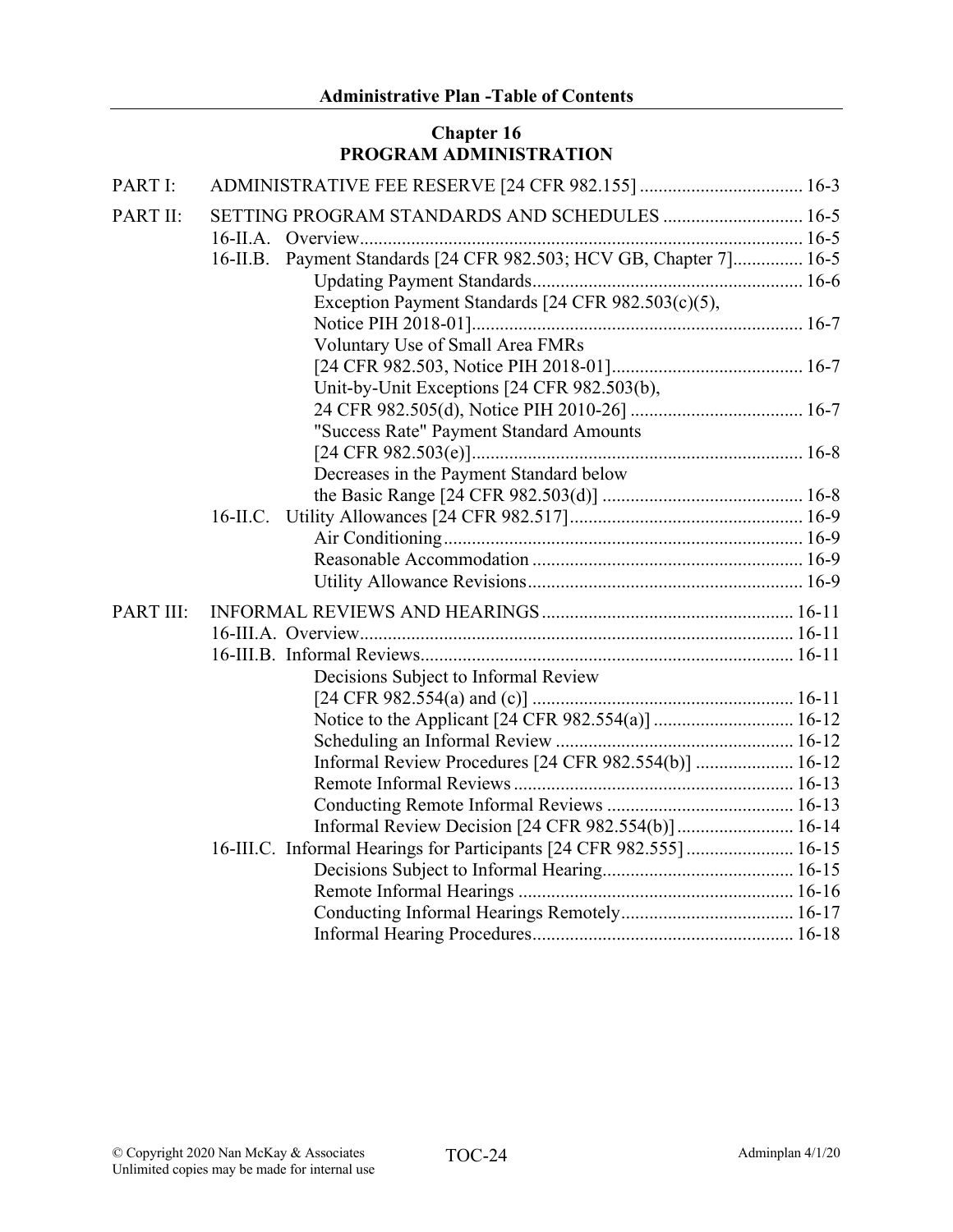|                 | 16-III.D. Hearing and Appeal Provisions for Noncitizens                |  |
|-----------------|------------------------------------------------------------------------|--|
|                 |                                                                        |  |
|                 | Notice of Denial or Termination of Assistance                          |  |
|                 |                                                                        |  |
|                 |                                                                        |  |
|                 | <b>Informal Hearing Procedures for Applicants</b>                      |  |
|                 |                                                                        |  |
|                 | <b>Informal Hearing Procedures for Residents</b>                       |  |
|                 |                                                                        |  |
|                 |                                                                        |  |
| <b>PART IV:</b> |                                                                        |  |
|                 |                                                                        |  |
|                 |                                                                        |  |
|                 |                                                                        |  |
|                 |                                                                        |  |
|                 |                                                                        |  |
|                 | General Repayment Agreement Guidelines for Families 16-30              |  |
|                 | Repayment Agreements Involving Improper Payments 16-32                 |  |
| PART V:         | SECTION 8 MANAGEMENT ASSESSMENT PROGRAM (SEMAP)  16-33                 |  |
|                 |                                                                        |  |
|                 | $16-V.B.$                                                              |  |
|                 |                                                                        |  |
|                 | 16-V.C. SEMAP Indicators [24 CFR 985.3 and form HUD-52648]  16-35      |  |
|                 |                                                                        |  |
| PART VI:        |                                                                        |  |
|                 |                                                                        |  |
|                 |                                                                        |  |
|                 |                                                                        |  |
|                 | Privacy Act Requirements [24 CFR 5.212 and Form-9886]  16-40           |  |
|                 | Upfront Income Verification (UIV) Records  16-40                       |  |
|                 |                                                                        |  |
|                 |                                                                        |  |
|                 | Documentation of Domestic Violence,                                    |  |
|                 | Dating Violence, Sexual Assault, or Stalking  16-41                    |  |
|                 | PART VII: REPORTING AND RECORD KEEPING FOR CHILDREN                    |  |
|                 |                                                                        |  |
|                 |                                                                        |  |
|                 | 16-VII.B. Reporting Requirement [24 CFR 35.1225(e) );                  |  |
|                 |                                                                        |  |
|                 | 16-VII.C. Data Collection and Record Keeping [24 CFR 35.1225(f)] 16-43 |  |
|                 |                                                                        |  |
|                 |                                                                        |  |
|                 |                                                                        |  |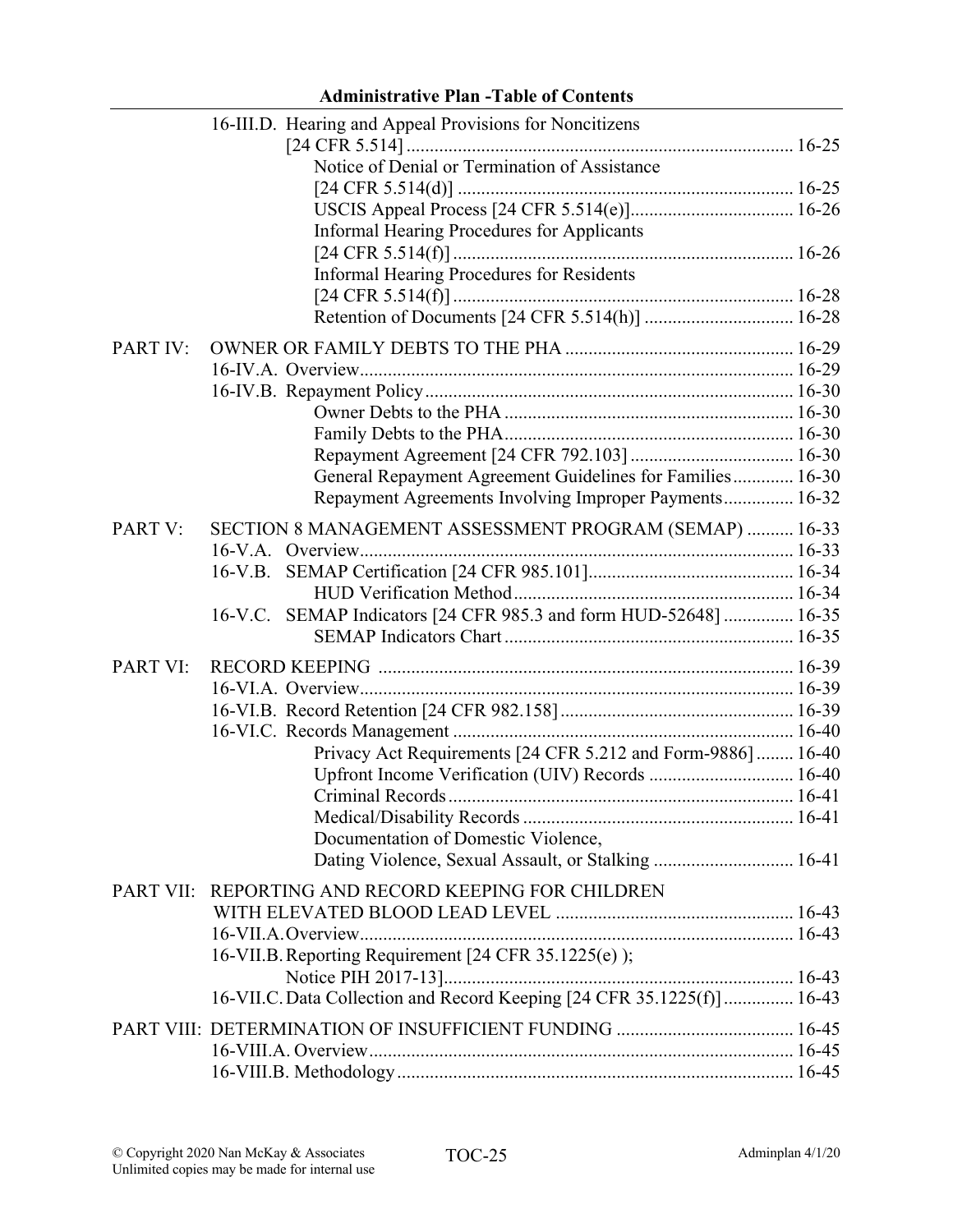| PART IX: | VIOLENCE AGAINST WOMEN ACT (VAWA): NOTIFICATION,                                   |  |
|----------|------------------------------------------------------------------------------------|--|
|          |                                                                                    |  |
|          |                                                                                    |  |
|          |                                                                                    |  |
|          | 16-IX.C. Notification [24 CFR 5.2005(a), 42 USC 13925]  16-49                      |  |
|          |                                                                                    |  |
|          | Notification to Program Applicants and Participants                                |  |
|          |                                                                                    |  |
|          |                                                                                    |  |
|          |                                                                                    |  |
|          | Conflicting Documentation [24 CFR 5.2007(e)] 16-53                                 |  |
|          | Discretion to Require No Formal Documentation                                      |  |
|          |                                                                                    |  |
|          | Failure to Provide Documentation [24 CFR 5.2007(c)]  16-54                         |  |
|          |                                                                                    |  |
|          | Exhibit 16-1: Sample Notice of Occupancy Rights Under the Violence                 |  |
|          |                                                                                    |  |
|          |                                                                                    |  |
|          | Exhibit 16-2: Certification of Domestic Violence, Dating Violence, Sexual Assault, |  |
|          | or Stalking and Alternate Documentation, Form HUD-5382  16-61                      |  |
|          | Exhibit 16-3: Emergency Transfer Plan for Victims of Domestic Violence,            |  |
|          | Dating Violence, Sexual Assault, or Stalking (HCV Version)  16-63                  |  |
|          | Exhibit 16-4: Emergency Transfer Request for Certain Victims of Domestic Violence, |  |
|          | Dating Violence, Sexual Assault, or Stalking, Form HUD-5383  16-67                 |  |
|          |                                                                                    |  |
|          |                                                                                    |  |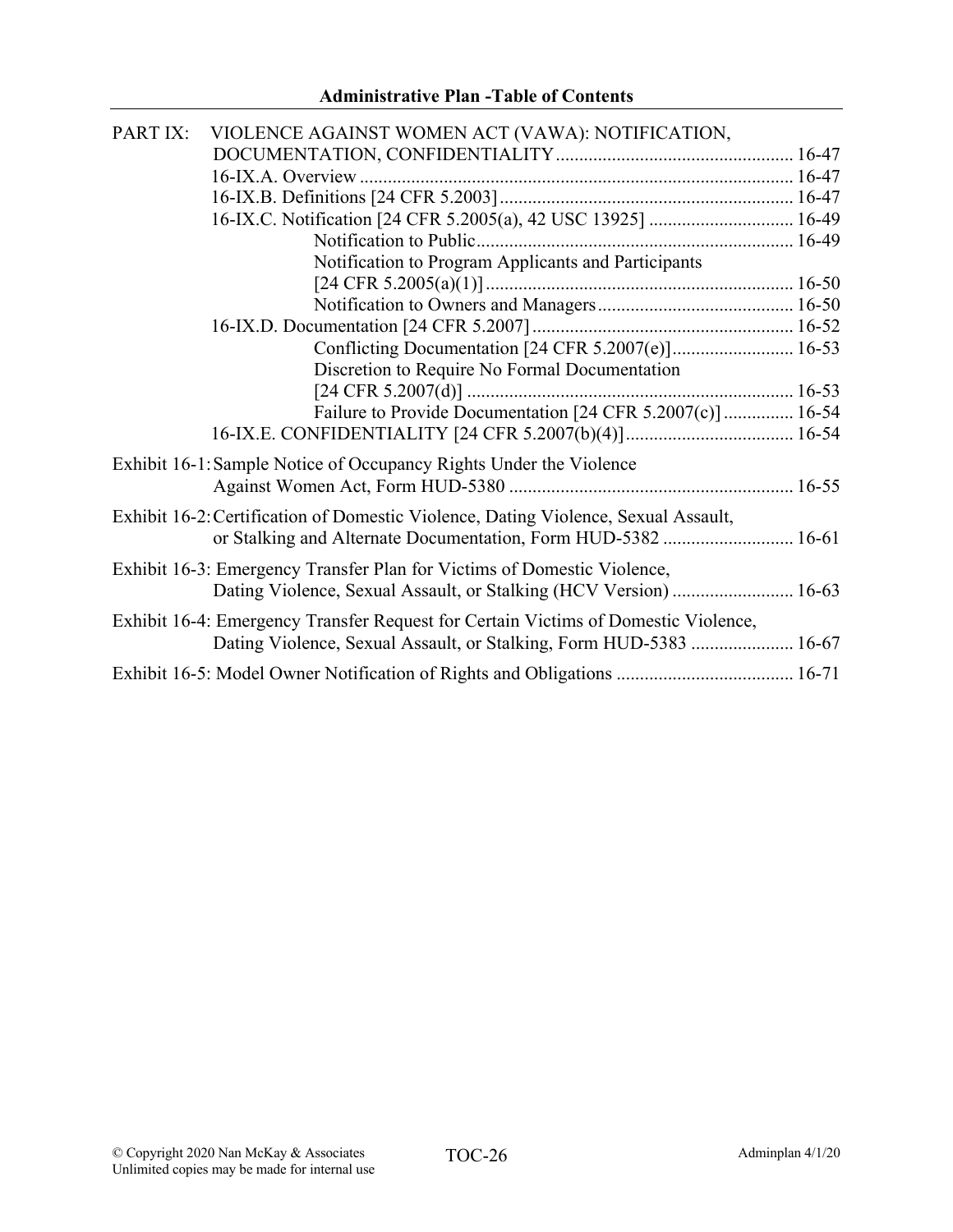## **Chapter 17 PROJECT-BASED VOUCHERS**

| PART I:  |             |                                                             |  |
|----------|-------------|-------------------------------------------------------------|--|
|          | $17$ -I.A.  | Overview [24 CFR 983.5; FR Notice 1/18/17;                  |  |
|          |             |                                                             |  |
|          |             | Additional Project-Based Units [FR Notice 1/18/17;          |  |
|          |             |                                                             |  |
|          |             | Units Not Subject to the PBV Program Limitation             |  |
|          |             |                                                             |  |
|          | $17-LB$ .   | Tenant-Based vs. Project-Based Voucher Assistance           |  |
|          |             |                                                             |  |
|          | $17-LC$ .   |                                                             |  |
|          | $17-L.D.$   |                                                             |  |
| PART II: |             |                                                             |  |
|          |             |                                                             |  |
|          | $17$ -II.B. | Owner Proposal Selection Procedures [24 CFR 983.51(b)] 17-7 |  |
|          |             | Units Selected Non-Competitively [FR Notice 1/18/17;        |  |
|          |             |                                                             |  |
|          |             | Solicitation and Selection of PBV Proposals                 |  |
|          |             |                                                             |  |
|          |             | PHA-Owned Units [24 CFR 983.51(e), 983.59,                  |  |
|          |             |                                                             |  |
|          |             | PHA Notice of Owner Selection [24 CFR 983.51(d)] 17-12      |  |
|          | $17$ -II.C. |                                                             |  |
|          | $17$ -II.D. |                                                             |  |
|          |             |                                                             |  |
|          |             |                                                             |  |
|          | $17$ -II.E. | Subsidy Layering Requirements [24 CFR 983.55,               |  |
|          |             |                                                             |  |
|          | $17$ -II.F. |                                                             |  |
|          |             | 25 Percent per Project Cap [24 CFR 983.56,                  |  |
|          |             |                                                             |  |
|          |             | Exceptions to 25 Percent per Project Cap                    |  |
|          |             |                                                             |  |
|          |             | Projects not Subject to a Project Cap                       |  |
|          |             |                                                             |  |
|          |             | Promoting Partially Assisted Projects                       |  |
|          |             |                                                             |  |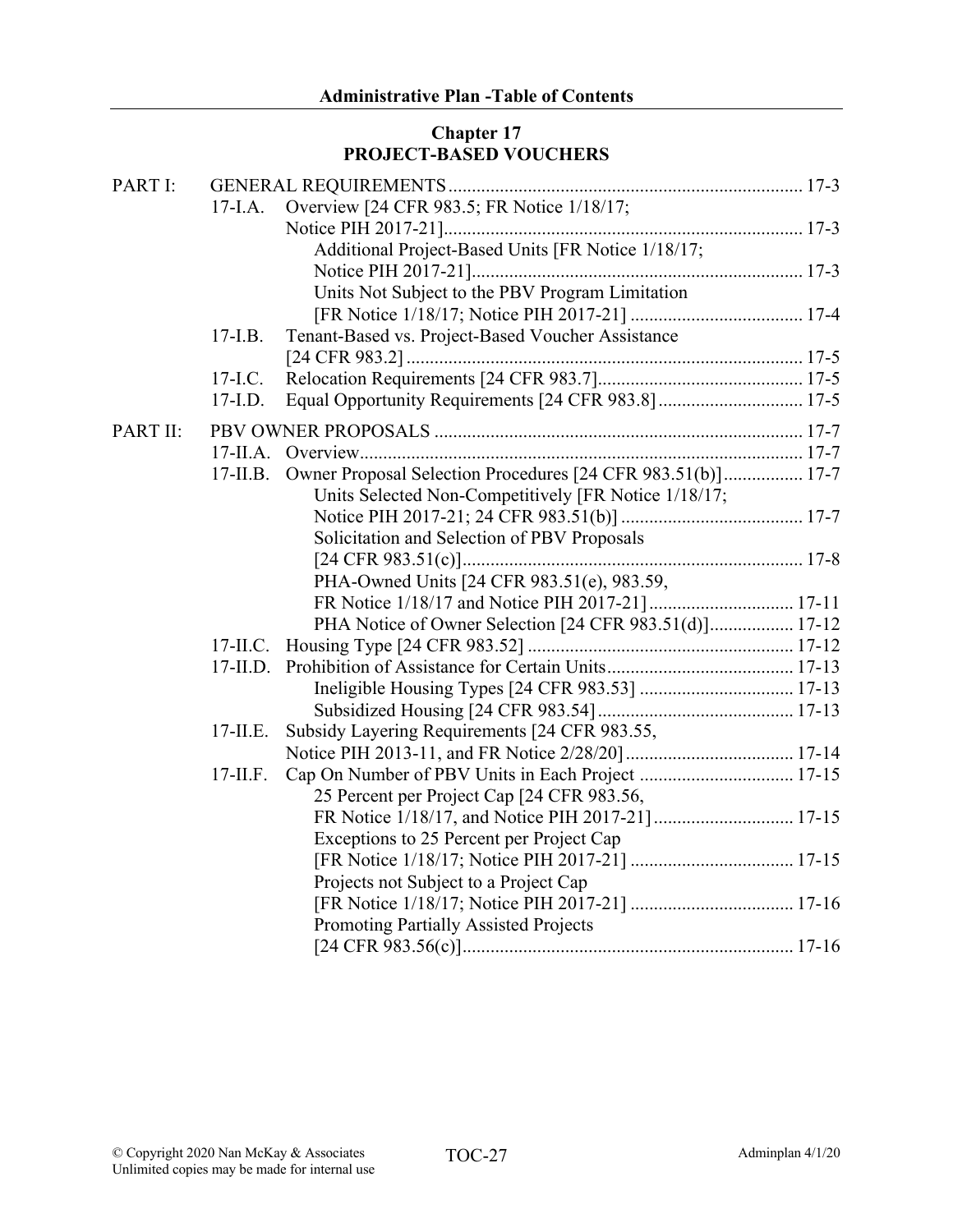|           | Compliance with PBV Goals, Civil Rights Requirements,                |  |
|-----------|----------------------------------------------------------------------|--|
|           |                                                                      |  |
|           | Existing and Rehabilitated Housing Site and Neighborhood             |  |
|           |                                                                      |  |
|           | New Construction Site and Neighborhood Standards                     |  |
|           |                                                                      |  |
|           |                                                                      |  |
| PART III: |                                                                      |  |
|           |                                                                      |  |
|           |                                                                      |  |
|           |                                                                      |  |
|           | 17-III.C. Housing Accessibility for Persons with Disabilities  17-21 |  |
|           |                                                                      |  |
|           |                                                                      |  |
|           | Pre-HAP Contract Inspections [24 CFR 983.103(b),                     |  |
|           |                                                                      |  |
|           |                                                                      |  |
|           | Annual/Biennial Inspections [24 CFR 983.103(d),                      |  |
|           |                                                                      |  |
|           |                                                                      |  |
|           | Inspecting PHA-Owned Units [24 CFR 983.103(f)] 17-23                 |  |
| PART IV:  | REHABILITATED AND NEWLY CONSTRUCTED UNITS 17-25                      |  |
|           |                                                                      |  |
|           |                                                                      |  |
|           |                                                                      |  |
|           | Execution of the Agreement                                           |  |
|           |                                                                      |  |
|           |                                                                      |  |
|           |                                                                      |  |
|           |                                                                      |  |
|           |                                                                      |  |
|           |                                                                      |  |
|           |                                                                      |  |
|           | PHA Acceptance of Completed Units [24 CFR 983.156] 17-28             |  |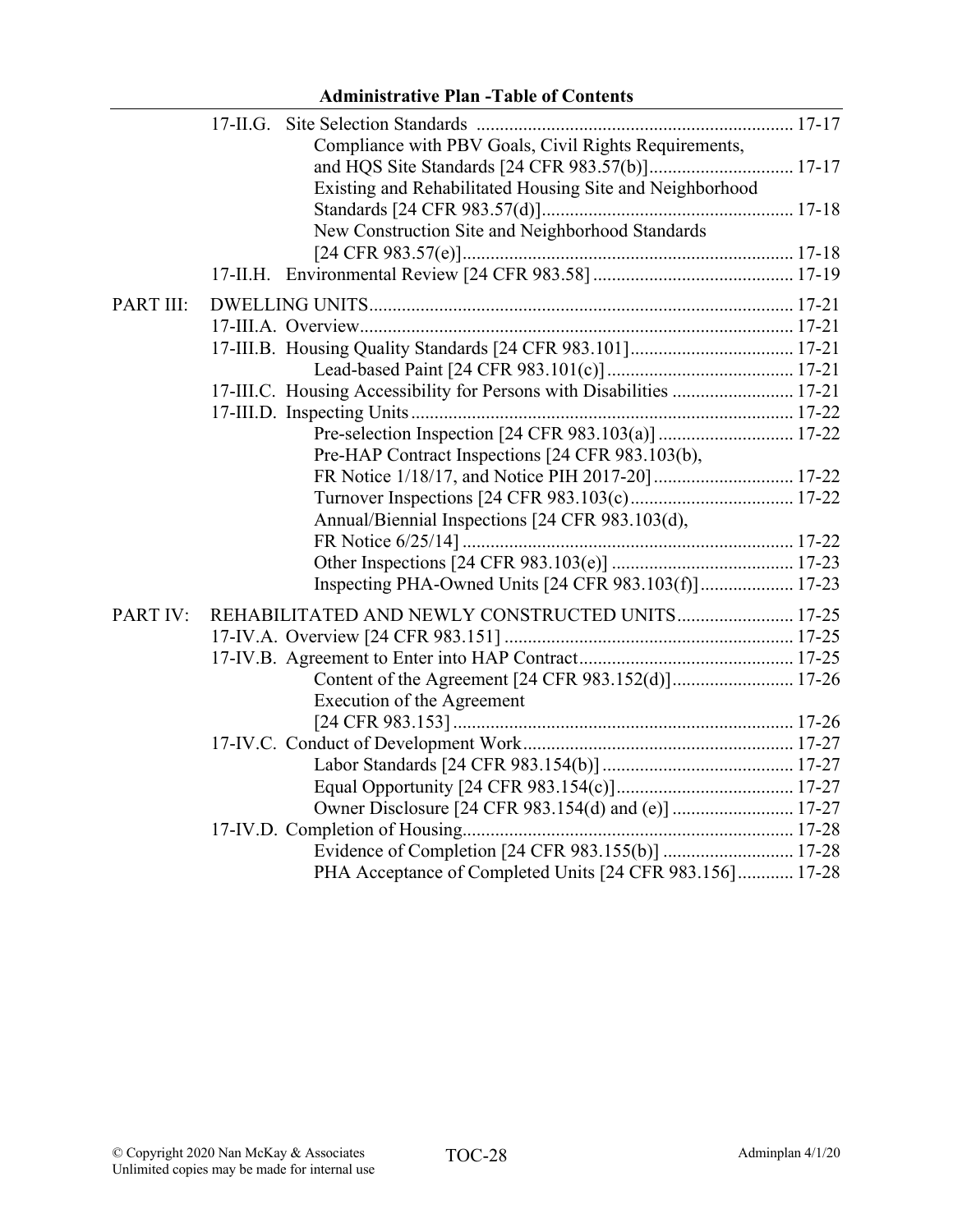| PART V:  | HOUSING ASSISTANCE PAYMENTS CONTRACT (HAP)  17-29                          |  |
|----------|----------------------------------------------------------------------------|--|
|          |                                                                            |  |
|          |                                                                            |  |
|          |                                                                            |  |
|          | Execution of the HAP Contract [24 CFR 983.204] 17-30                       |  |
|          | Term of HAP Contract [24 CFR 983.205,                                      |  |
|          |                                                                            |  |
|          | <b>Statutory Notice Requirements: Contract Termination</b>                 |  |
|          | or Expiration [24 CFR 983.206; FR Notice 1/18/17,                          |  |
|          |                                                                            |  |
|          | Remedies for HQS Violations [24 CFR 983.208(b)]  17-32                     |  |
|          |                                                                            |  |
|          | Substitution of Contract Units [24 CFR 983.207(a)] 17-33                   |  |
|          | Addition of Contract Units [FR Notice 1/18/17                              |  |
|          |                                                                            |  |
|          | 17-V.D. HAP Contract Year, Anniversary and Expiration Dates                |  |
|          |                                                                            |  |
|          | Owner Responsibilities Under the HAP Contract<br>$17-V.E.$                 |  |
|          |                                                                            |  |
|          | $17-V.F.$                                                                  |  |
|          | Housing Quality and Design Requirements                                    |  |
|          |                                                                            |  |
|          |                                                                            |  |
| PART VI: |                                                                            |  |
|          |                                                                            |  |
|          | 17-VI.B. Eligibility for PBV Assistance [24 CFR 983.251(a) and (b)]  17-37 |  |
|          |                                                                            |  |
|          | 17-VI.C. Organization of the Waiting List                                  |  |
|          |                                                                            |  |
|          | 17-VI.D. Selection From the Waiting List                                   |  |
|          |                                                                            |  |
|          |                                                                            |  |
|          | Units with Accessibility Features $[24 \text{ CFR } 983.251(c)(7)]$ 17-39  |  |
|          | Preferences [24 CFR 983.251(d), FR Notice 11/24/08] 17-40                  |  |
|          |                                                                            |  |
|          |                                                                            |  |
|          | Disapproval by Landlord [24 CFR 983.251(e)(2)] 17-41                       |  |
|          |                                                                            |  |
|          |                                                                            |  |
|          |                                                                            |  |
|          |                                                                            |  |
|          | Reduction in HAP Contract Units Due to Vacancies                           |  |
|          |                                                                            |  |
|          |                                                                            |  |
|          |                                                                            |  |
|          |                                                                            |  |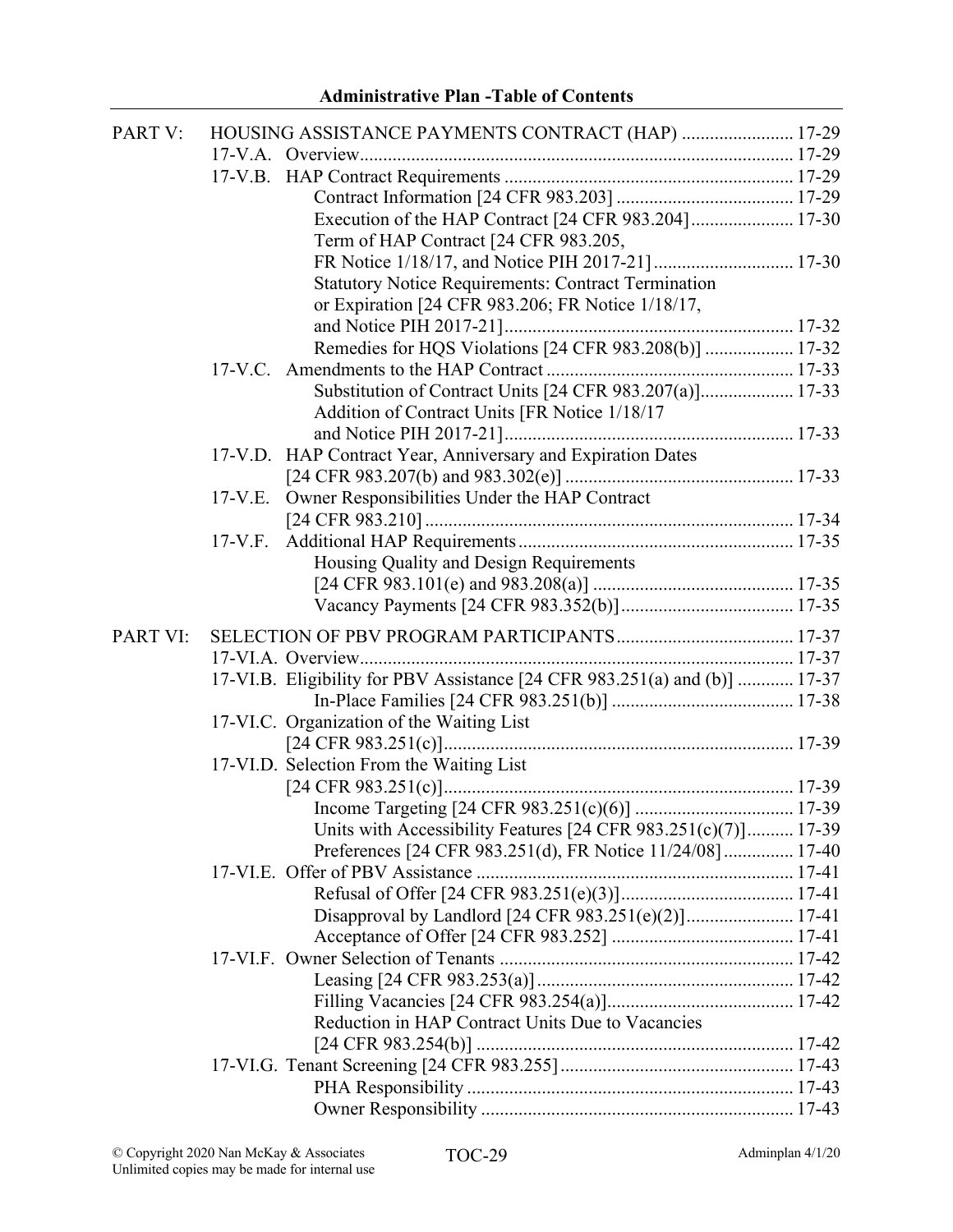| Initial Term and Lease Renewal [24 CFR 983.256(f)] 17-46         |
|------------------------------------------------------------------|
|                                                                  |
| Owner Termination of Tenancy [24 CFR 983.257]  17-47             |
| <b>Continuation of Housing Assistance Payments</b>               |
|                                                                  |
|                                                                  |
|                                                                  |
| Overcrowded, Under-Occupied, and Accessible Units                |
|                                                                  |
|                                                                  |
| Emergency Transfers under VAWA [Notice PIH 2017-08]  17-51       |
| 17-VII.D. Exceptions to the Occupancy Cap [24 CFR 983.262] 17-52 |
|                                                                  |
|                                                                  |
|                                                                  |
|                                                                  |
| Certain Tax Credit Units [24 CFR 983.301(c)] 17-55               |
|                                                                  |
| Reasonable Rent [24 CFR 983.301(e) and 983.302(c)(2)]  17-56     |
| Use of FMRs, Exception Payment Standards,                        |
|                                                                  |
| Use of Small Area FMRs (SAFMRs) [24 CFR 888.113(h)] 17-57        |
|                                                                  |
|                                                                  |
| When Rent Reasonable Determinations Are Required  17-59          |
|                                                                  |
|                                                                  |
|                                                                  |
|                                                                  |
|                                                                  |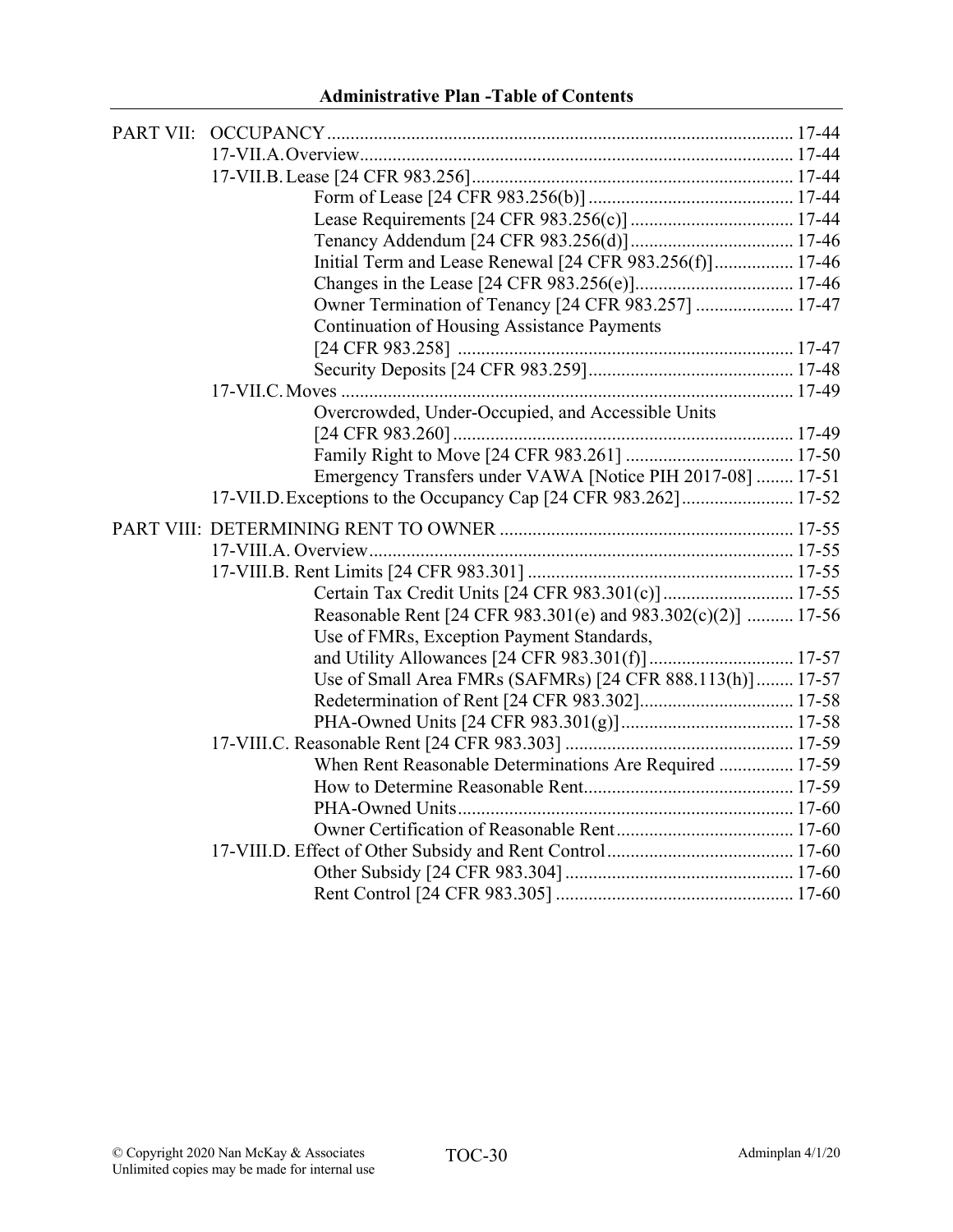| 17-IX.A. Housing Assistance Payments [24 CFR 983.351] 17-61            |  |
|------------------------------------------------------------------------|--|
|                                                                        |  |
|                                                                        |  |
|                                                                        |  |
|                                                                        |  |
|                                                                        |  |
|                                                                        |  |
|                                                                        |  |
|                                                                        |  |
| Exhibit 17-2: Special Provisions Applying to TPVs Awarded as Part of a |  |
| Voluntary Conversion of Public Housing Units in Projects that          |  |
|                                                                        |  |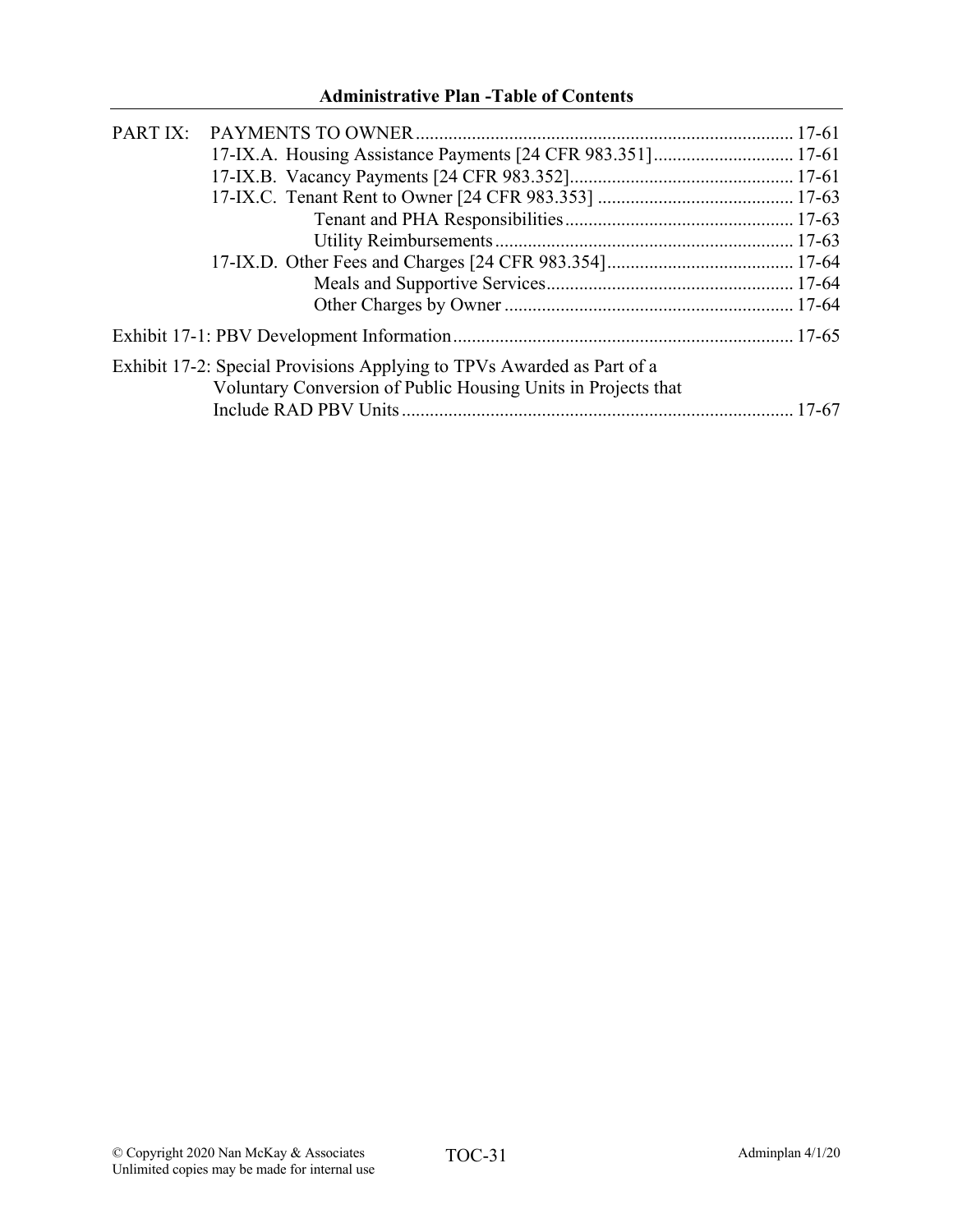#### **Chapter 18 PROJECT BASED VOUCHERS (PBV) UNDER THE RENTAL ASSISTANCE DEMONSTRATION (RAD) PROGRAM**

| PART I:   |             |                                                                   |  |
|-----------|-------------|-------------------------------------------------------------------|--|
|           | $18$ -I.A.  |                                                                   |  |
|           | $18-I.B.$   |                                                                   |  |
|           | 18-I.C.     | Tenant-Based Vs. Project-Based Voucher Assistance                 |  |
|           |             |                                                                   |  |
|           | 18-I.D.     |                                                                   |  |
|           | 18-I.E.     | Equal Opportunity Requirements [24 CFR 983.8;                     |  |
|           |             |                                                                   |  |
| PART II:  |             |                                                                   |  |
|           | $18$ -II.A. |                                                                   |  |
|           | $18$ -II.B. |                                                                   |  |
|           | $18$ -II.C. | PHA-Owned Units [24 CFR 983.59; FR Notice 1/18/17,                |  |
|           |             |                                                                   |  |
|           | $18$ -II.D. | Subsidy Layering Requirements [Notice PIH 2019-23;                |  |
|           |             | Notice PIH 2012-32, REV-3; Notice PIH 2012-32, REV-2]  18-14      |  |
|           | $18$ -II.E. | PBV Percentage Limitation and Unit Cap [Notice PIH 2019-23] 18-16 |  |
|           |             |                                                                   |  |
|           |             |                                                                   |  |
|           | $18$ -II.F. | Site Selection Standards [Notice PIH 2019-23;                     |  |
|           |             |                                                                   |  |
|           | 18-II.G.    | Environmental Review [Notice PIH 2019-23; Environmental           |  |
|           |             | Review Requirements for RAD Conversions, March 2019]  18-17       |  |
| PART III: |             |                                                                   |  |
|           |             |                                                                   |  |
|           |             |                                                                   |  |
|           |             | Lead-based Paint [24 CFR 983.101(c); Notice PIH 2019-23]  18-19   |  |
|           |             | 18-III.C. Housing Accessibility for Persons with Disabilities     |  |
|           |             |                                                                   |  |
|           |             |                                                                   |  |
|           |             | Initial Inspection [RAD Quick Reference Guide;                    |  |
|           |             |                                                                   |  |
|           |             | Turnover Inspections [24 CFR 983.103(c),                          |  |
|           |             |                                                                   |  |
|           |             | Annual/Biennial Inspections [24 CFR 983.103(d);                   |  |
|           |             |                                                                   |  |
|           |             | Alternative Inspections [24 CFR 983.103(g);                       |  |
|           |             |                                                                   |  |
|           |             |                                                                   |  |
|           |             | Inspecting PHA-Owned Units [24 CFR 983.103(f);                    |  |
|           |             |                                                                   |  |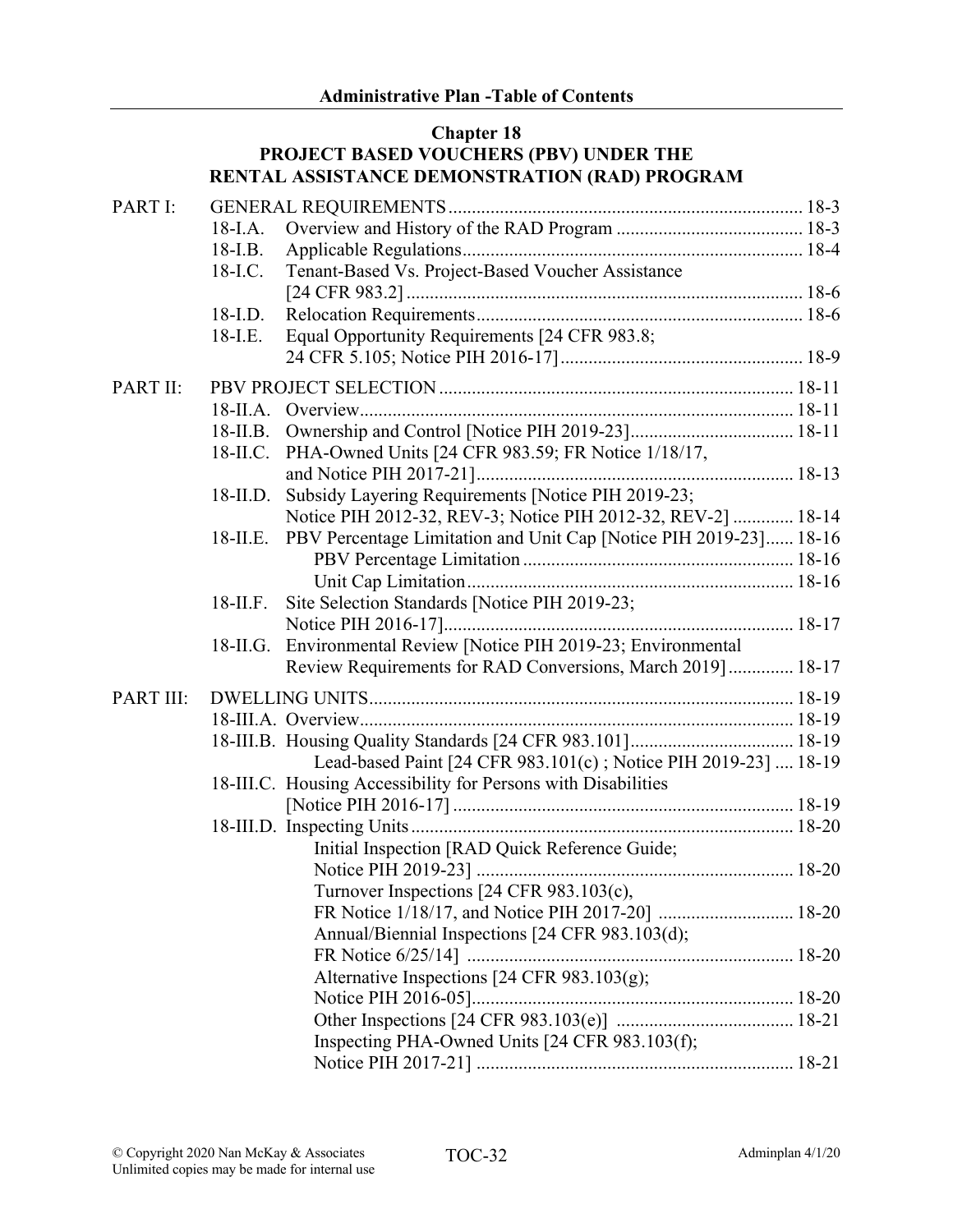| PART IV: |           | HOUSING ASSISTANCE PAYMENTS (HAP) CONTRACT  18-23                           |  |
|----------|-----------|-----------------------------------------------------------------------------|--|
|          |           | 18-IV.A. Overview [PBV Quick Reference Guide 10/14]  18-23                  |  |
|          |           |                                                                             |  |
|          |           | Contract Information [PBV Quick Reference Guide 10/14;                      |  |
|          |           |                                                                             |  |
|          |           | Execution and Effective date of the HAP Contract                            |  |
|          |           |                                                                             |  |
|          |           | Term of HAP Contract [Notice PIH 2019-23]  18-23                            |  |
|          |           | Agreement to Enter into a HAP (AHAP) Contract                               |  |
|          |           |                                                                             |  |
|          |           | Mandatory Contract Renewal [Notice PIH 2019-23]  18-24                      |  |
|          |           | Remedies for HQS Violations [24 CFR 983.208(b)]  18-24                      |  |
|          |           |                                                                             |  |
|          |           |                                                                             |  |
|          |           | Reduction in HAP Contract Units [Notice PIH 2019-23]  18-25                 |  |
|          |           | 18-IV.D. HAP Contract Year and Anniversary Dates [24 CFR 983.302(e)]  18-25 |  |
|          |           | 18-IV.E. Owner Responsibilities under the HAP Contract                      |  |
|          |           |                                                                             |  |
|          |           |                                                                             |  |
|          |           |                                                                             |  |
| PART V:  |           |                                                                             |  |
|          |           |                                                                             |  |
|          |           | 18-V.B. Prohibited Rescreening of Existing Tenants upon Conversion          |  |
|          |           |                                                                             |  |
|          |           | 18-V.C. Eligibility for PBV Assistance [24 CFR 983.251(a) and (b)]  18-28   |  |
|          | $18-V.D.$ | Organization of the Waiting List [24 CFR 983.251(c);                        |  |
|          |           |                                                                             |  |
|          | 18-V.E.   | Selection from the Waiting List [24 CFR 983.251(c)] 18-30                   |  |
|          |           | Income Targeting [24 CFR $983.251(c)(6)$ ;                                  |  |
|          |           |                                                                             |  |
|          |           | Units with Accessibility Features $[24 \text{ CFR } 983.251(c)(7)]$ 18-30   |  |
|          |           | Preferences [24 CFR 983.251(d); FR Notice 11/24/08;                         |  |
|          |           |                                                                             |  |
|          |           |                                                                             |  |
|          |           |                                                                             |  |
|          |           | Disapproval by Landlord [24 CFR 983.251(e)(2)]  18-31                       |  |
|          |           |                                                                             |  |
|          |           |                                                                             |  |
|          |           |                                                                             |  |
|          |           |                                                                             |  |
|          |           |                                                                             |  |
|          |           |                                                                             |  |
|          |           |                                                                             |  |
|          |           |                                                                             |  |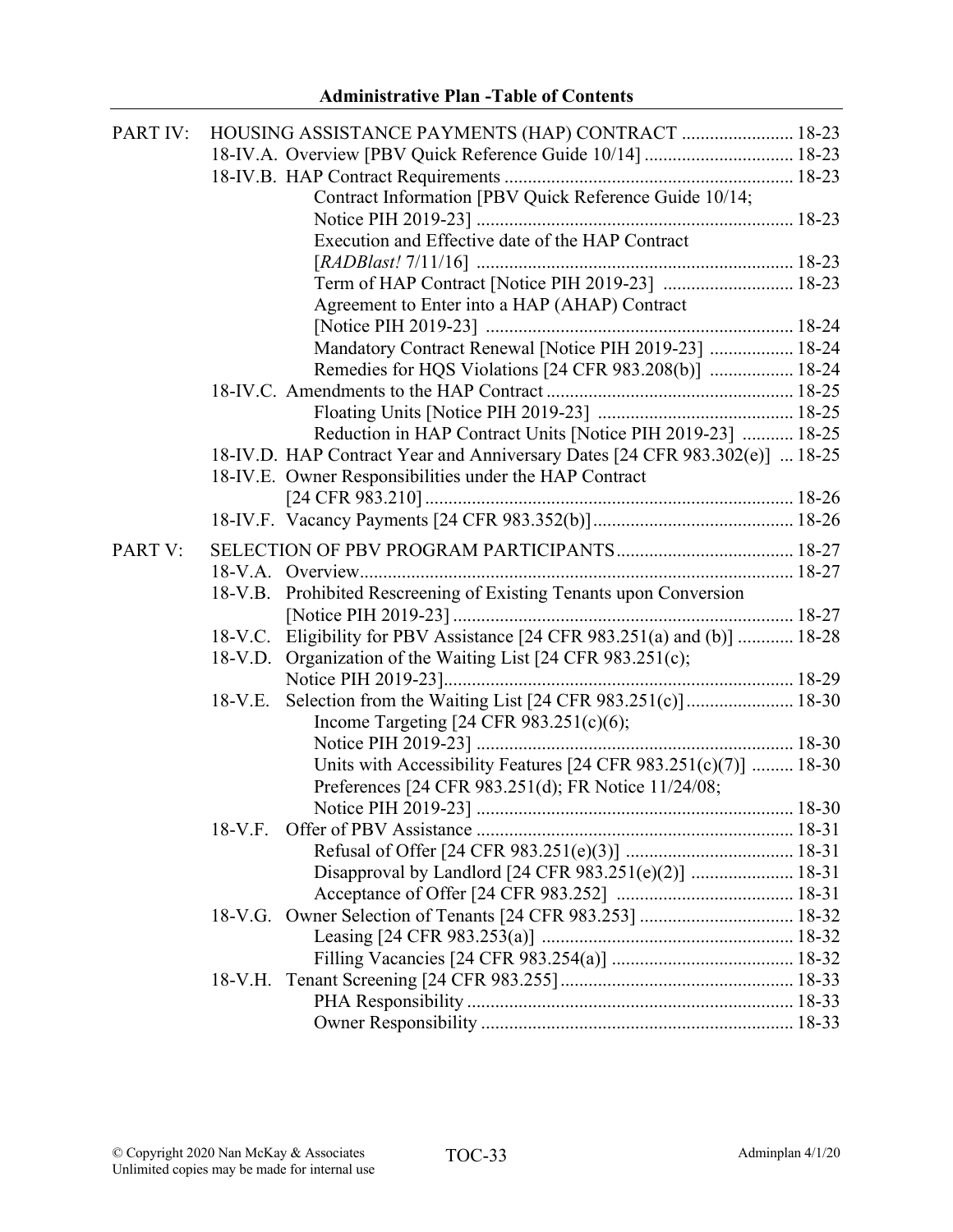| <b>PART VI:</b>  |                                                                    |  |
|------------------|--------------------------------------------------------------------|--|
|                  |                                                                    |  |
|                  |                                                                    |  |
|                  | Lease Requirements [24 CFR 983.256(c);                             |  |
|                  |                                                                    |  |
|                  |                                                                    |  |
|                  | Initial Term and Lease Renewal [24 CFR 983.256(f);                 |  |
|                  |                                                                    |  |
|                  |                                                                    |  |
|                  | Owner Termination of Tenancy [24 CFR 983.257;                      |  |
|                  |                                                                    |  |
|                  | <b>Continuation of Housing Assistance Payments</b>                 |  |
|                  |                                                                    |  |
|                  | Security Deposits [24 CFR 983.259;                                 |  |
|                  |                                                                    |  |
|                  | 18-VI.C. Public Housing FSS and ROSS Participants                  |  |
|                  |                                                                    |  |
|                  | 18-VI.D. Resident Participation and Funding                        |  |
|                  |                                                                    |  |
|                  |                                                                    |  |
|                  | Overcrowded, Under-Occupied, and Accessible Units                  |  |
|                  |                                                                    |  |
|                  |                                                                    |  |
|                  |                                                                    |  |
|                  |                                                                    |  |
|                  | Emergency Transfers under VAWA [Notice PIH 2017-08]  18-45         |  |
|                  | 18-VI.F. Reexaminations [PBV Quick Reference Guide 10/14]  18-46   |  |
|                  | 18-VI.G. Earned Income Disallowance [Notice PIH 2019-23]  18-46    |  |
|                  | 18-VI.H. Residents' Procedural Rights [Notice PIH 2019-23] 18-46   |  |
|                  | 18-VI.I. Informal Reviews and Hearings [Notice PIH 2019-23]  18-47 |  |
| <b>PART VII:</b> |                                                                    |  |
|                  |                                                                    |  |
|                  | 18-VII.B. Adjusting Contract Rents [Notice PIH 2019-23;            |  |
|                  |                                                                    |  |
|                  |                                                                    |  |
|                  | 18-VII.C. Utility Allowances [Notice PIH 2019-23;                  |  |
|                  |                                                                    |  |
|                  |                                                                    |  |
|                  |                                                                    |  |
|                  |                                                                    |  |